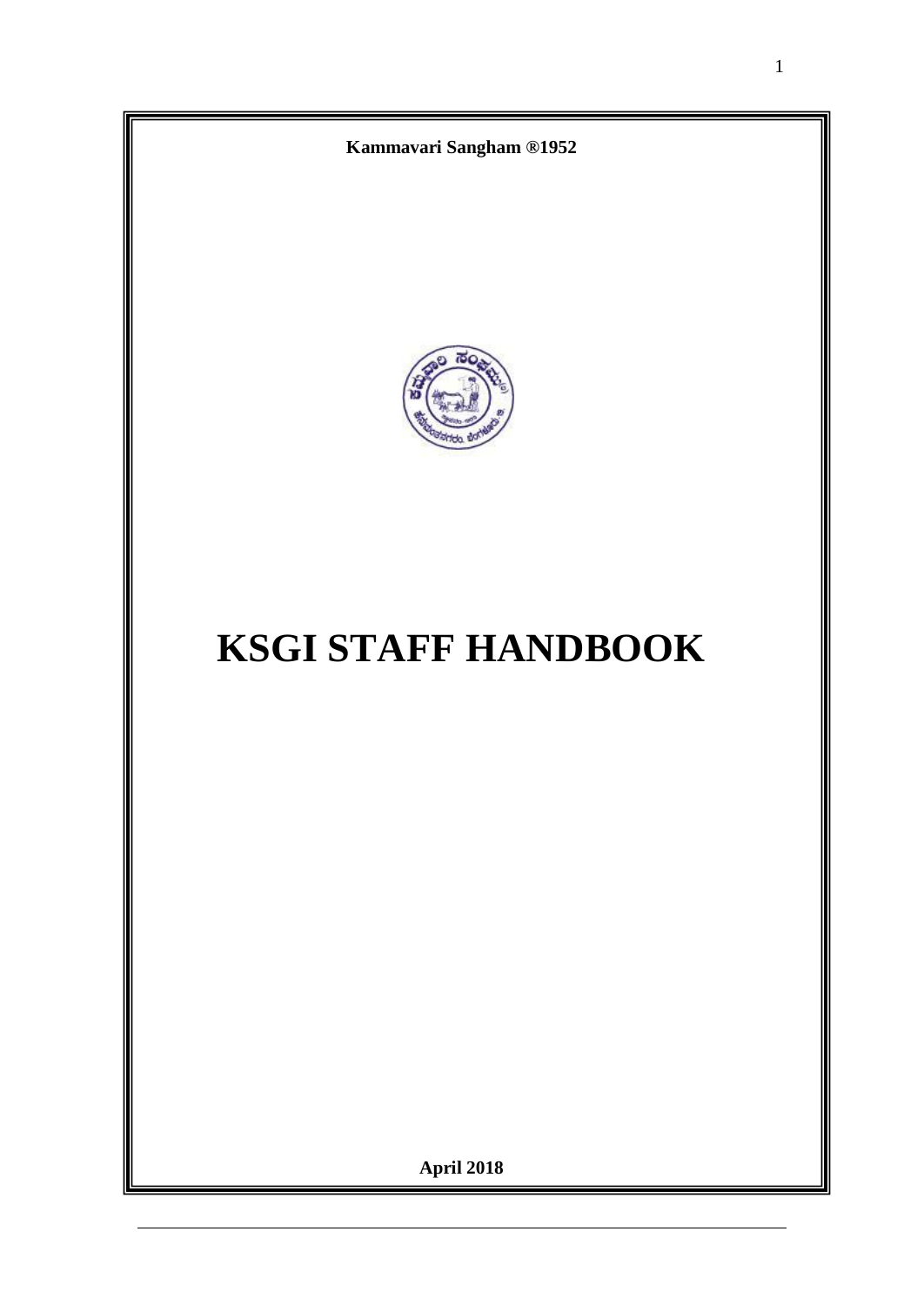#### **Foreword**

KSGI has been making steady efforts to work in a more guided way and this hand book, providing the necessary rules / guidelines / policies, is one such document to provide transparency in day to day functioning. These rules / guidelines / policies give us better focus and provide us a greater freedom in our decision making without waiting for directions from the top.

Although quite an amount of hard work has gone into framing / formulating these rules / guidelines / policies, they offer scope for improvements. Our experiences with these rules / guidelines / policies, I am sure, would result in an accumulation of newer thoughts from all of us, which can be incorporated in the form of amendments to this handbook over time.

The Management strongly believes that the employees understand the spirit of this document and shall work towards building a better as well as credible group of institutions.

Secretary, KSGI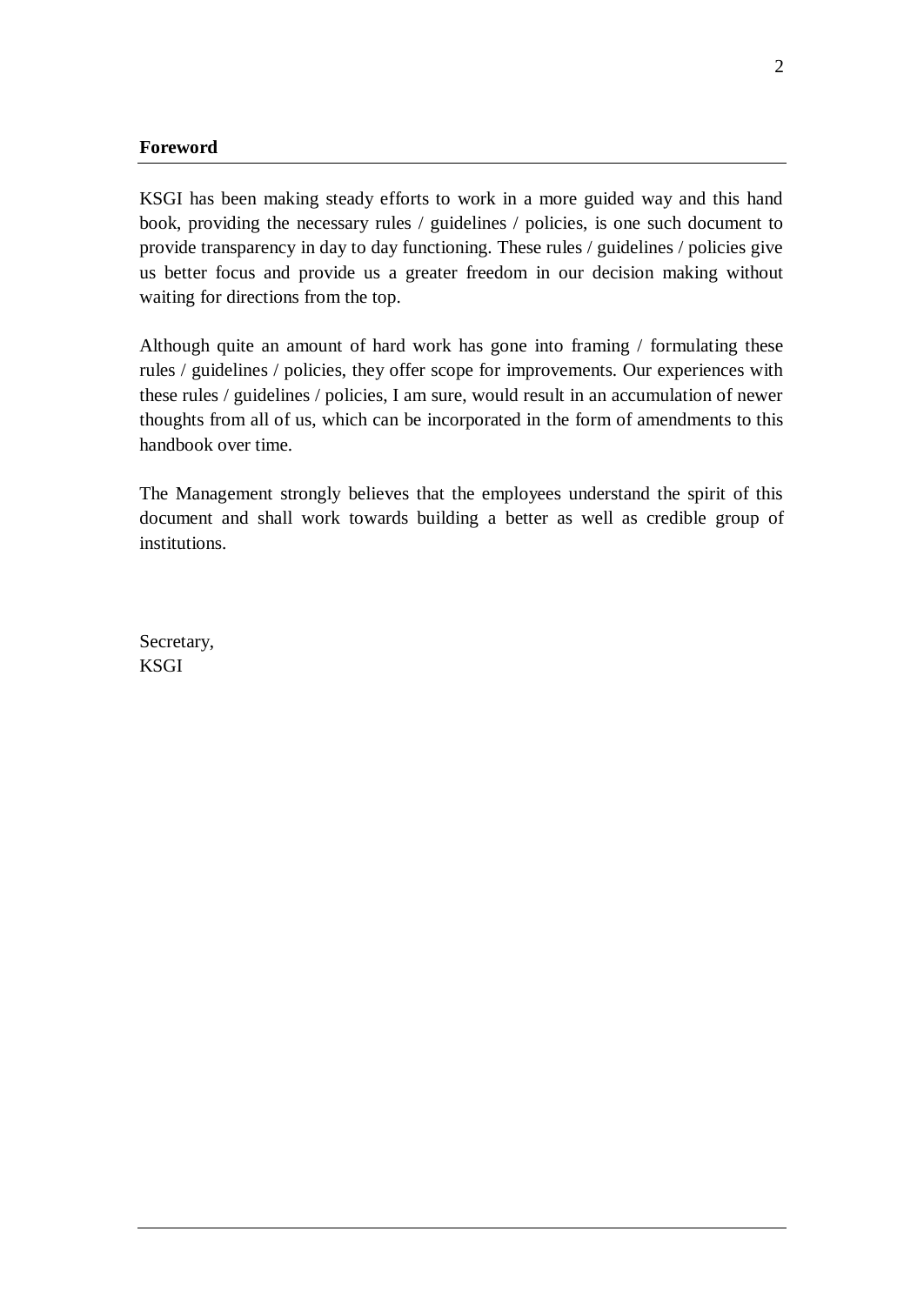## **I N D E X**

| #            | <b>Content</b>               | Page #    |
|--------------|------------------------------|-----------|
|              | Foreword                     |           |
|              | A. Service Rules             | $1-6$     |
| $\mathbf{c}$ | <b>B.</b> Conduct Rules      | $7 - 11$  |
|              | C. Cadre & Recruitment Rules | $12 - 19$ |
|              | D. Leave Rules               | $20 - 23$ |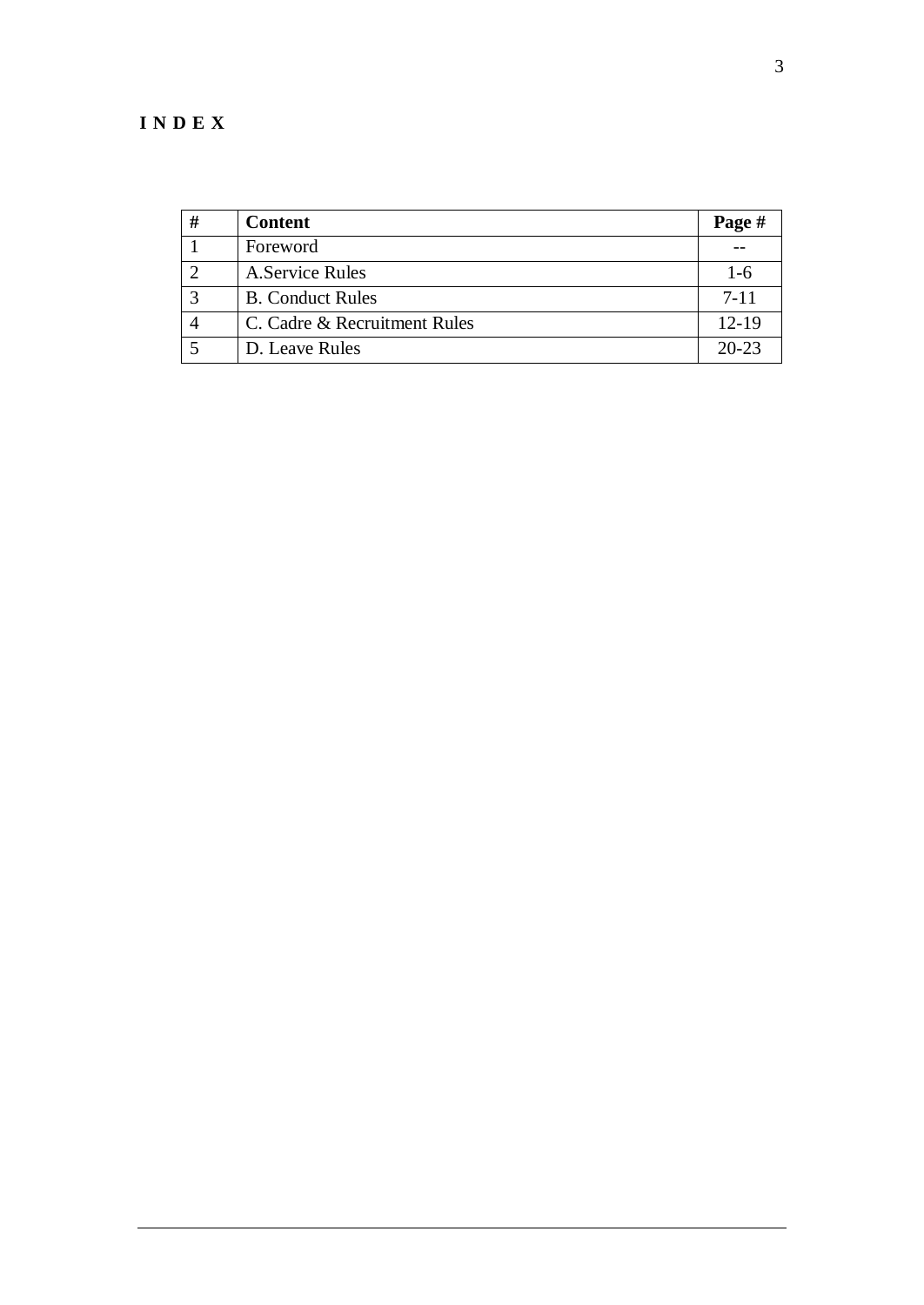## **A: SERVICE RULES**

The KS Group of Institutions (KSGI) Service Rules are applicable to all programs running under KSGI and shall be effective from the date of its approval by the Board of Directors and Governing Councils / Bodies of concerned institutions.

## **EXPLANATION / DEFINITION**

- **Advisory Board** means a group or team of experts nominated for providing advice to the management of KSGI on matters requested for;
- **Competent Authority** means any authority to which power is delegated by KSGI;
- **Dean** means an official, appointed by the Competent Authority, to look after a Faculty of Study / Domain of Activities (such as Training and Placement, Academic Activities, Research and Consultancy, PG Studies, Innovation and Entrepreneurship, and UG Studies);
- **Director** means the authority, appointed by the Competent Authority, responsible for functioning of the institute / centre / unit as per the approved by the concerned Governing Council / Body;
- **Employee** means a KSGI employee;
- **Head** means an official, appointed by the Competent Authority, to look after the affairs of a Centre / Facility / Department;
- **Principal** means the executive head of the institute, appointed by the Competent Authority, responsible for day to day functioning of the institute as per the norms and standards approved by the concerned Governing Council / Body;
- **Permanent employee** means an employee who has satisfactorily completed probationary period (which has been indicated by issuing an explicit written order in this regard) and is entitled to a prescribed pay scale;
- **Probationary employee** means an employee who under assessment for a specified period of time before qualifying as a permanent employee;
- **Reporting Officer** means an official to whom an employee reports for duty / work assignment;
- **Temporary employee** means an employee, appointed through an explicit order, on a defined tenure drawing consolidated salary; and
- **Vacation Staff** means employees to whom regular annual vacation is allowed. All teaching staff except Deans, Directors and Heads comes under this category. Others come under the category of non-vacation staff.

## **I LATE COMING/ EARLY LEAVING**

1. If an employee reports late for duty and / or leaves the campus early by half an hour without official permission / intimation, the employee shall automatically forfeit one day Causal Leave (CL) / Earned Leave (EL) or one day salary if there is no CL/EL at credit. The Concerned Reporting Officer shall issue a letter in writing (or any official electronic medium) to that effect to the erring employee;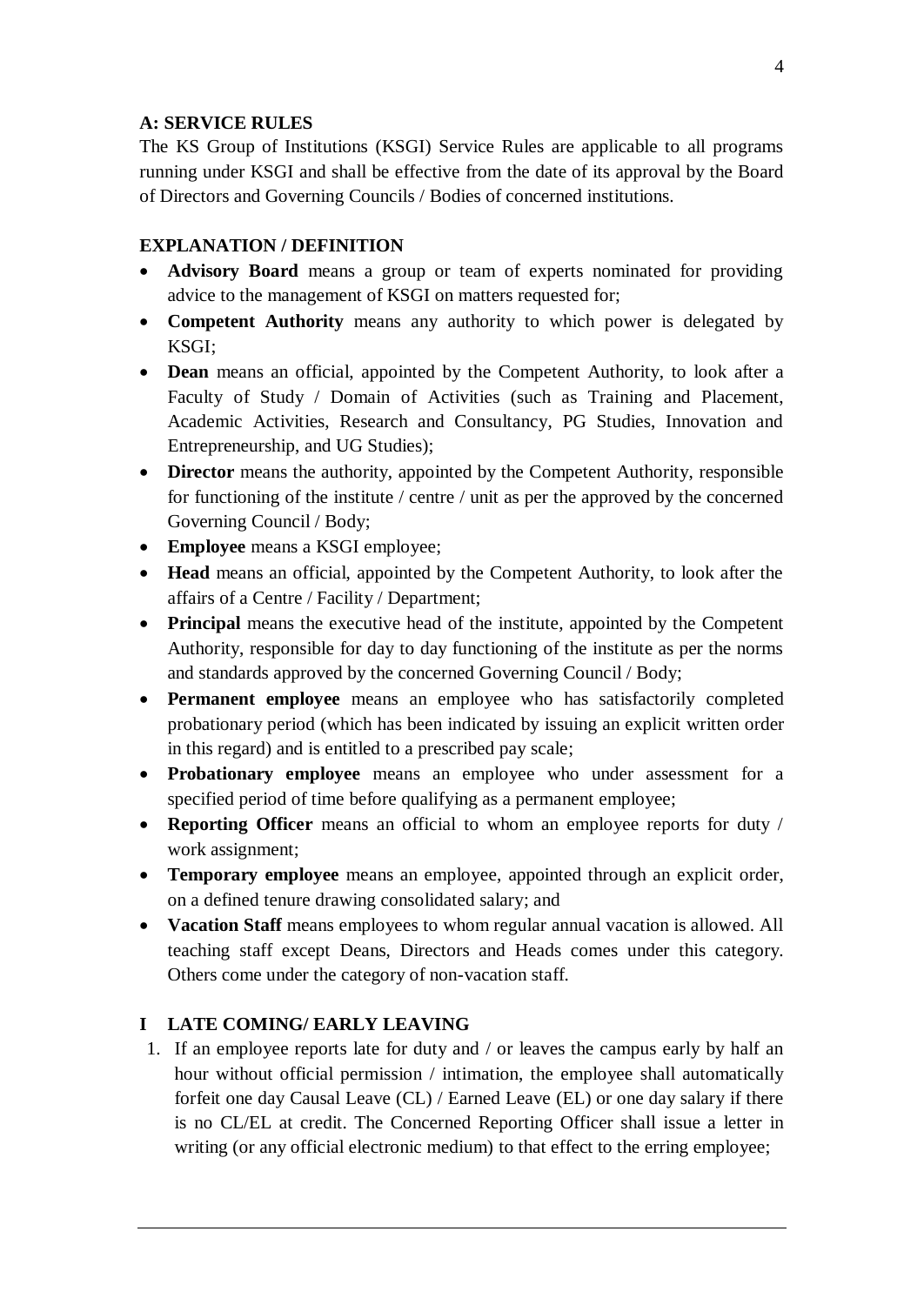2. Permission for faculty to come late or leave early under personal exigencies conditions would be given only once in a month for not exceeding two hours. Such permission would be subject to the normal work schedules not being disturbed. Time concessions beyond this will be appropriately adjusted against the individual's Casual Leave account. The Concerned Reporting Officer shall issue a letter in writing (or any official electronic medium) to that effect to the employee about using of such a provision;

## **II RETIREMENT AND RE-EMPLOYMENT**

- 1. The age of superannuation shall be 58 years. Any revision in this age limit shall come into force after approval by the Governing Council / body of the institute with the concurrence / approval by the Management of KSGI.
- 2. An employee retiring from service may be re-employed, depending on merit, for a period of one or two years. Further renewals for duration of  $1/2$  years at a time may be possible till the employee attains the age of as specified by AICTE / UGC / GOK and it is 70 years at this point of time. Any revision has to be approved by the Governing body of the institute.
- 3. A retired employee who has been re-employed will receive a consolidated salary (indicated in a structured form of basic, DA, HRA, and CCA) fixed at the time of appointment for that 1 or 2-year term. Such employees will not be eligible for any other benefits such as PF, gratuity, EL and leave encashment. However, such employees shall be eligible for one day of leave per month, which cannot be accumulated or carried over to the following year.

## **III RESIGNATION**

- 1. A Permanent employee wishing to terminate the employment at any institute of KSGI by tendering a resignation is required to provide THREE months notice to the Competent Authority and continue to discharge the duties during the notice period.
- 2. A Probationary / Temporary employee wishing to terminate the employment at any institute of KSGI by tendering a resignation is required to provide at least one month's notice to the Competent Authority and continue to discharge the duties during the notice period.
- 3. A employee wishing to terminate the employment at any institute of KSGI by tendering a resignation is required to provide one month's notice to the Competent Authority and continue to discharge the duties during the notice period.
- 4. Any employee who fails to provide notice, such an employee shall be liable to pay the institution an amount equal to gross salary in lieu of the notice period. However, the Competent Authority may waive this requirement at its discretion on the merits of a case.
- 5. An employee tendering resignation may be allowed to exercise the option to have the EL at credit being adjusted towards the notice period. However, the employee is not eligible for EL encashment or payment of Gratuity unless other conditions are fulfilled such as number of years of continuous service at KSGI.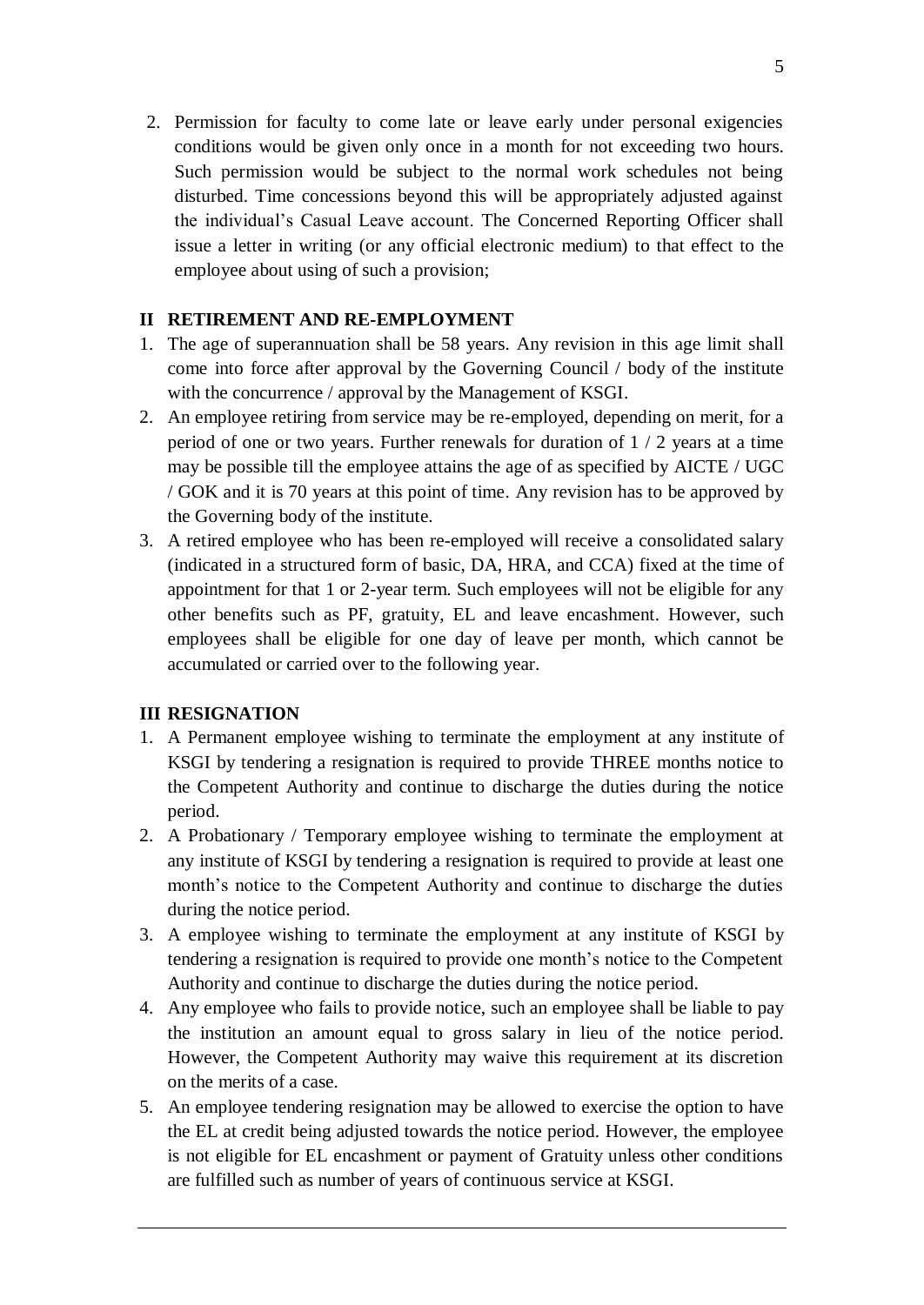- 6. At the time of resignation, if the number of CLs availed by an employee exceeds the number of months of service, employee has completed in that calendar year, such excess (advance) CLs shall be adjusted against the EL at credit. If there is a shortfall for the notice period, even adjustment of ELs, then the employee is liable to pay dues for getting the relief certificate from the institute.
- 7. In case, an employee leaves the institute without serving a notice, then the institute can initiate legal action against such an employee as per institute norms. The institute also has and reserves the right to inform the new employer of the employee regarding the unethical behavior of the employee.

## **IV GRATUITY**

Payment of gratuity is allowable in the following circumstances –

- a. Resignation on grounds acceptable to the competent authority, after FIVE years of continuous service (i.e., serving at the institute without availing any other form of leave). However, this can be reduced purely at the discretion of the Competent Authority with the concurrence of the Management of KSGI in case of employees who have made outstanding contributions to the institute.
- b. Retirement on superannuation (provided the employee had served the organization for a minimum period of TWO years)
- c. Death while in service

Gratuity shall be calculated as

 $[(Last Basic + DA)/26] * 15 days * # qualifying years of service]$ 

#### **V EARNED LEAVE**

Earned leave is allowable in the following circumstances –

- a. An employee who has completed his probationary period and is deemed to be confirmed by a letter from a competent authority shall be entitled for Earned Leave of 10 days per year in case of vacation staff and 20 days per year in case of non-vacation staff.
- b. This leave shall be credited to the employees leave account twice a year in two installment after once at the end of June and at the end of December.
- c. The employee shall not claim for this leave as a matter of right. The reporting superior has to recommend for the leave after making alternate arrangements without asking for extra personnel.
- d. This leave shall not be availed when the semester classes are going on and unless it is a medical emergency or for maternity reasons.
- e. This leave shall be accumulated to a maximum of 30 beyond which the leave accrued shall lapse.

#### **VI DISMISSAL, REMOVAL AND SUSPENSION**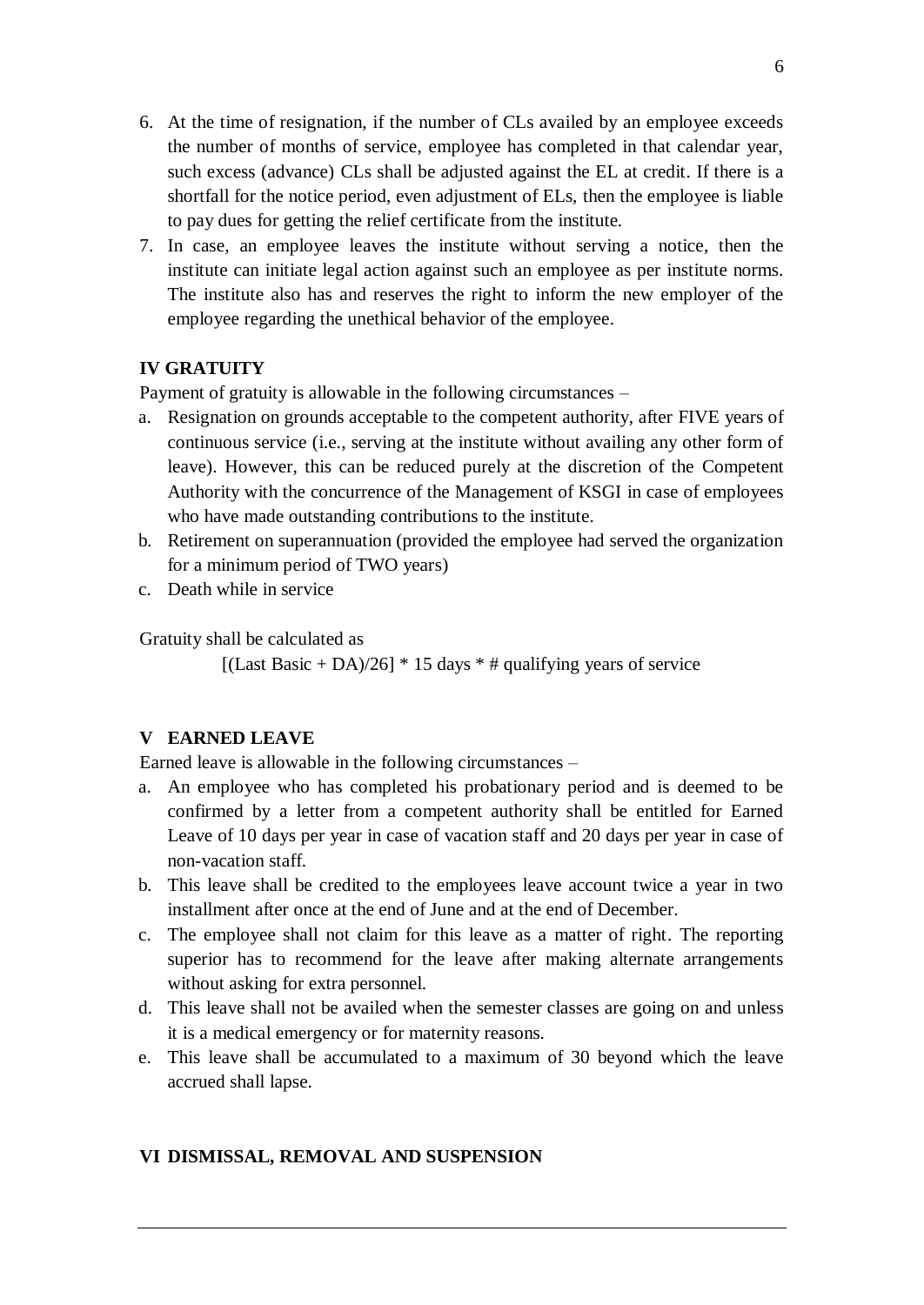- 1. The pay and allowances of an employee, who is dismissed, removed or compulsorily retired from service cease from the date of such dismissal, removal or compulsory retirement.
- 2. An employee may be placed on suspension on grounds of misconduct as interpreted in the KSGI Conduct Rules, for a period of up to six months within which time, the competent authority is expected to complete the process of inquiry to establish charges against the employee or otherwise.
- 3. An employee may also be placed on suspension when proceedings have been taken for his / her arrest or judicial detention on civil or criminal charge. The suspension is in effect for the duration of the imprisonment / detention. During this period, the employee cannot draw any pay or subsistence without authorization from the competent authority.
- 4. Such an employee is entitled to the following payments:

4.1 Subsistence allowance equal to 50% of the basic / consolidated salary drawn at the time of suspension plus applicable Dearness Allowance, along with full House Rent Allowance and City Compensatory Allowance.

4.2 In situations where the period of suspension exceeds six months, the Competent Authority reserves the right to increase or decrease the amount of subsistence allowance for any period based on the reasons for extension of suspension not directly attributable to the employee or directly attributable to the employee, respectively. The said reasons have to be recorded in writing.

- 5. An employee under suspension shall not seek any employment, business, profession or vocation, either in private or in institutions where KSGI has interest.
- 6. On reinstatement, the competent authority shall make an order indicating the pay and allowances to be paid to him / her for the period of absence from duty, including the period of suspension, and whether or not the said period shall be treated as a period spent on duty.
- 7. Where the suspension of an employee is set aside by a Court of Law, the period of absence from duty shall be regularized, as per directions from the Court.

## **VII SPONSORSHIP / RECOGNITION FOR FACULTY ATTENDING CONFERENCES / SHORT TERM COURSES / SEMINARS / WORKSHOPS / TRAINING PROGRAMS AND DOING PUBLICATION ACTIVITIES**

Faculty with any of the following conditions is qualified to seek sponsorship.

- 1. Full-time faculty with at least six-months of service at KSGI and whose article will be presented on behalf of KSGI in any reputed international conference as certified by the committee appointed for the purpose.
- 2. Invited to assume important tasks such as chairing a session, delivering a inaugural address, and key-note address, in any international conference (this is approved purely on merit and case to case basis).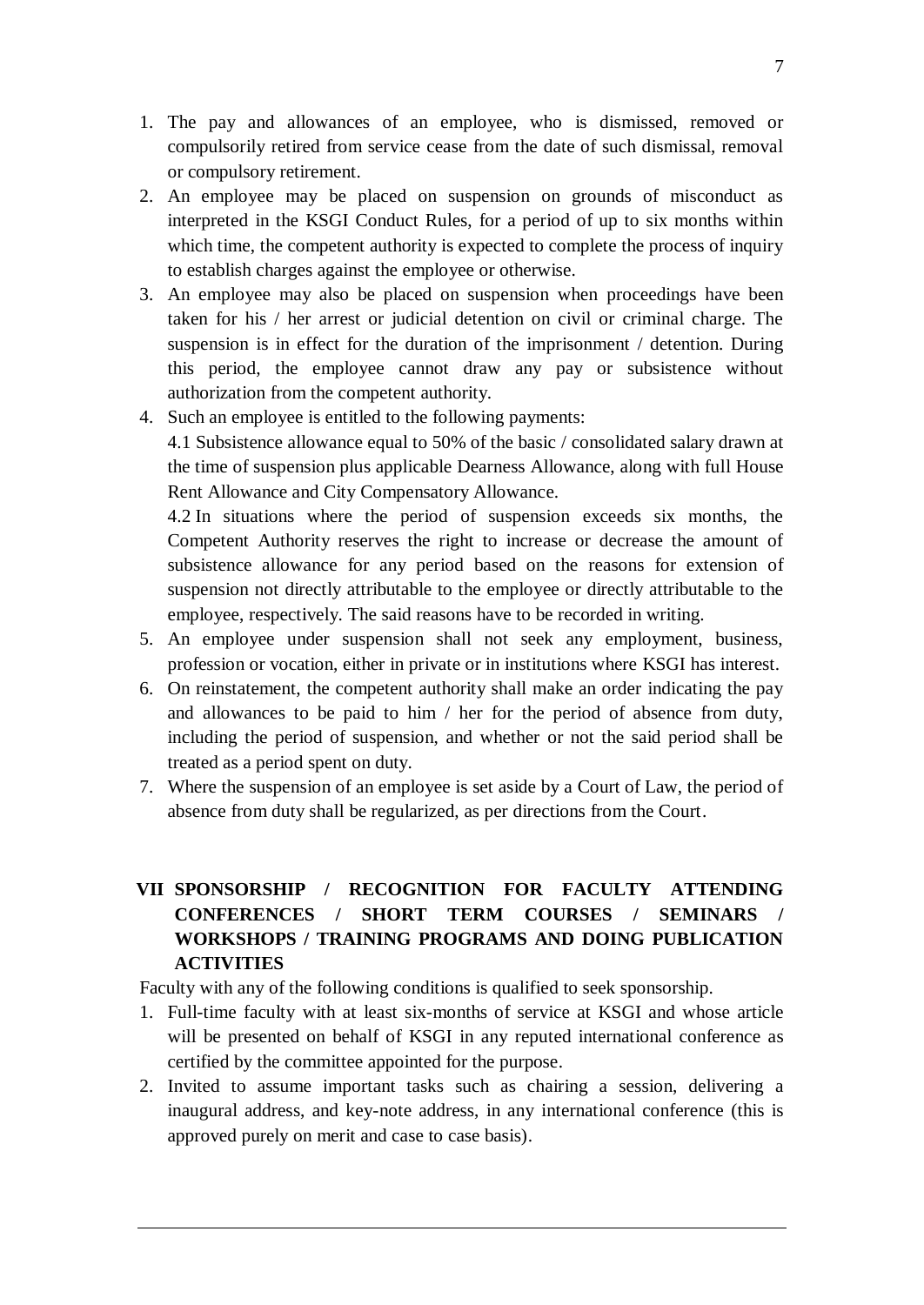3. Assigned by KSGI to attend any international conference on behalf of the institute.

The faculty shall concurrently apply to various agencies such as AICTE, DST, UGC, and VTU for sponsorship. Paper / article to be presented in the conference and its acceptance documents shall accompany the application for sponsorship.

After the application has been reviewed and approved by the Competent Authority, the sponsorship will be provided by the following standards:

1. Domestic: based on the KSGI regulations of official trip expense and the registration fee will be reimbursed on the support of conference documents.

2. Overseas: (a) Round-trip airfare (economy class) from Bangalore to the conference location. (b) Living expenses will be compensated based on the actual expenditure subject to stipulated limitations. (c) Registration fee.

Upon return from the event, the faculty shall have to serve the institute for at least two-years. If the faculty fails to comply with this obligation, all the sponsorship shall be returned in its total amount to KSGI. A faculty can only be given the sponsorship to the maximum extent of One Month salary per year for attending conferences, workshops, training programs, recognition awards for publication of books and papers etc. This allocation of sponsorship amount is reviewed once every three years. After three years, it shall be obligatory on the part of the faculty to do publication activities to continue to be eligible for such sponsorships. Failing this, no further sponsorship allocations shall be available for such faculty until they meet the publication requirements.

In case of publications, it would be necessary for the author receiving such recognition / sponsorship to identify expressly himself/herself with KSGI by the words "written by KSGI faculty" and is officially published, wherever applicable, with an international ISBN book number. In case of multiple authors, each author shall get his portion of the recognition sponsorship divided by the number of authors.

An employee who has received sponsorship is bound to serve the institution for a period of two years from the date of receipt of sponsorship failing which, he / she is liable to pay the institution an amount equivalent to the amount received as sponsorship.

All faculty publishing research papers or invited articles or book chapters or books with KSGI affiliation are required to submit the following declaration form:

#### **DECLARATION TO BE SIGNED BY THE AUTHOR(S)**

*I / we hereby declare that this article or book chapter or book is based on my/our individual / joint, original, previously unpublished research and development work. This article has not been submitted for publication or*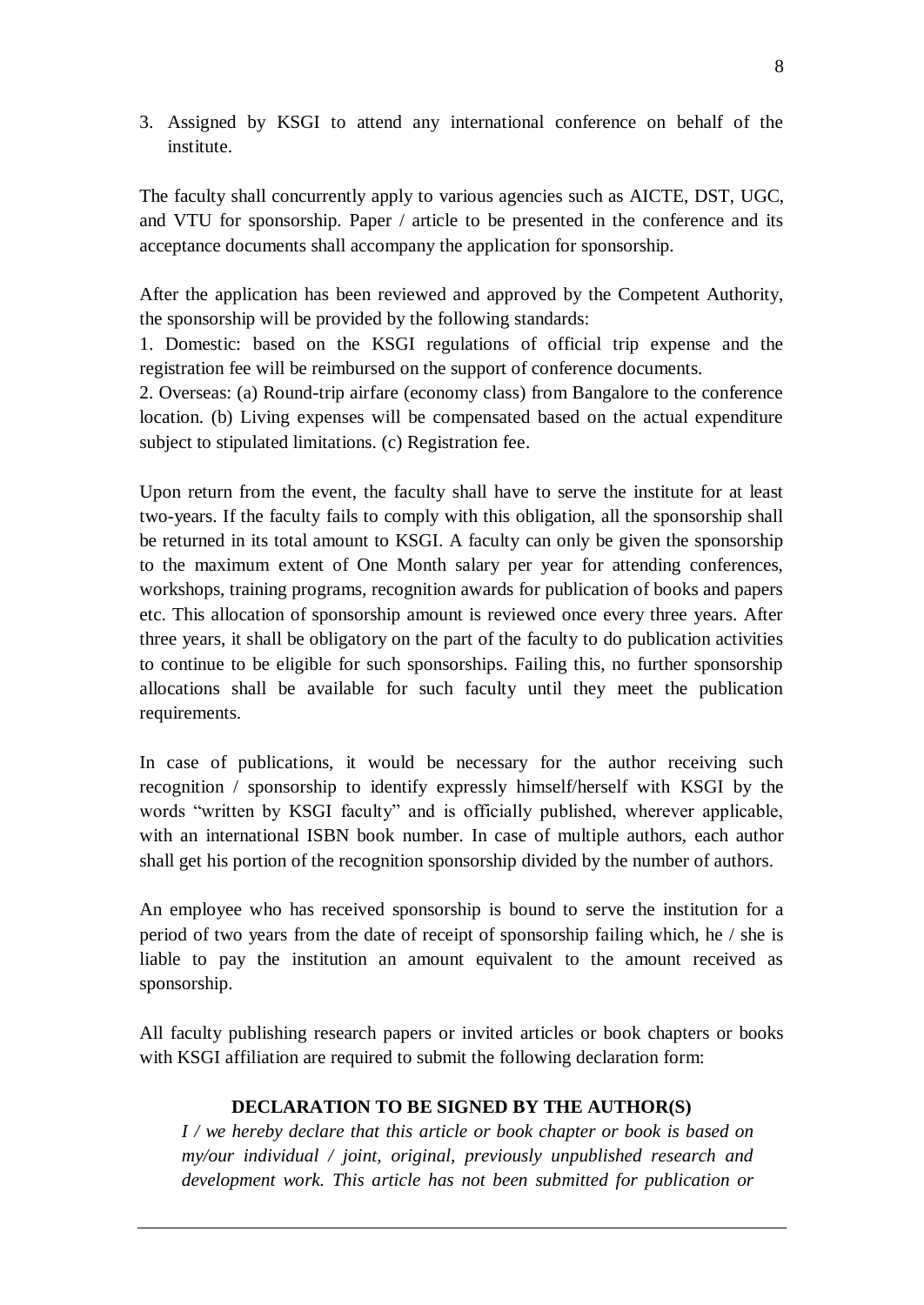*already published elsewhere in any conference, seminar, workshop, journal, periodical, book, e-book, web site or other on-line publication. To the best of my / our knowledge, the article does not contain any material that infringes the copyrights of any other individual or organization and does not hurt the sentiments of any individual(s) or religion(s). Any quotation or reference in the article has been cited properly. No portion of this article has been copied or downloaded from any paper, book, periodical, web site or other sources. In particular, no diagram, figure, chart, graph or photograph has been taken from any other source without prior written approval from the copyright holder(s). Further, the opinions expressed or implied in this article are entirely mine / ours and do not necessarily reflect the opinions of my / our employer.*

| Name of Author(s) with affiliations as |  |
|----------------------------------------|--|
| indicated in the research paper        |  |
| Title of the research paper or invited |  |
| articles or book chapters or books     |  |
| Research fund, if any, used for the    |  |
| research work                          |  |

#### **Signature of staff who are also AUTHOR(S)**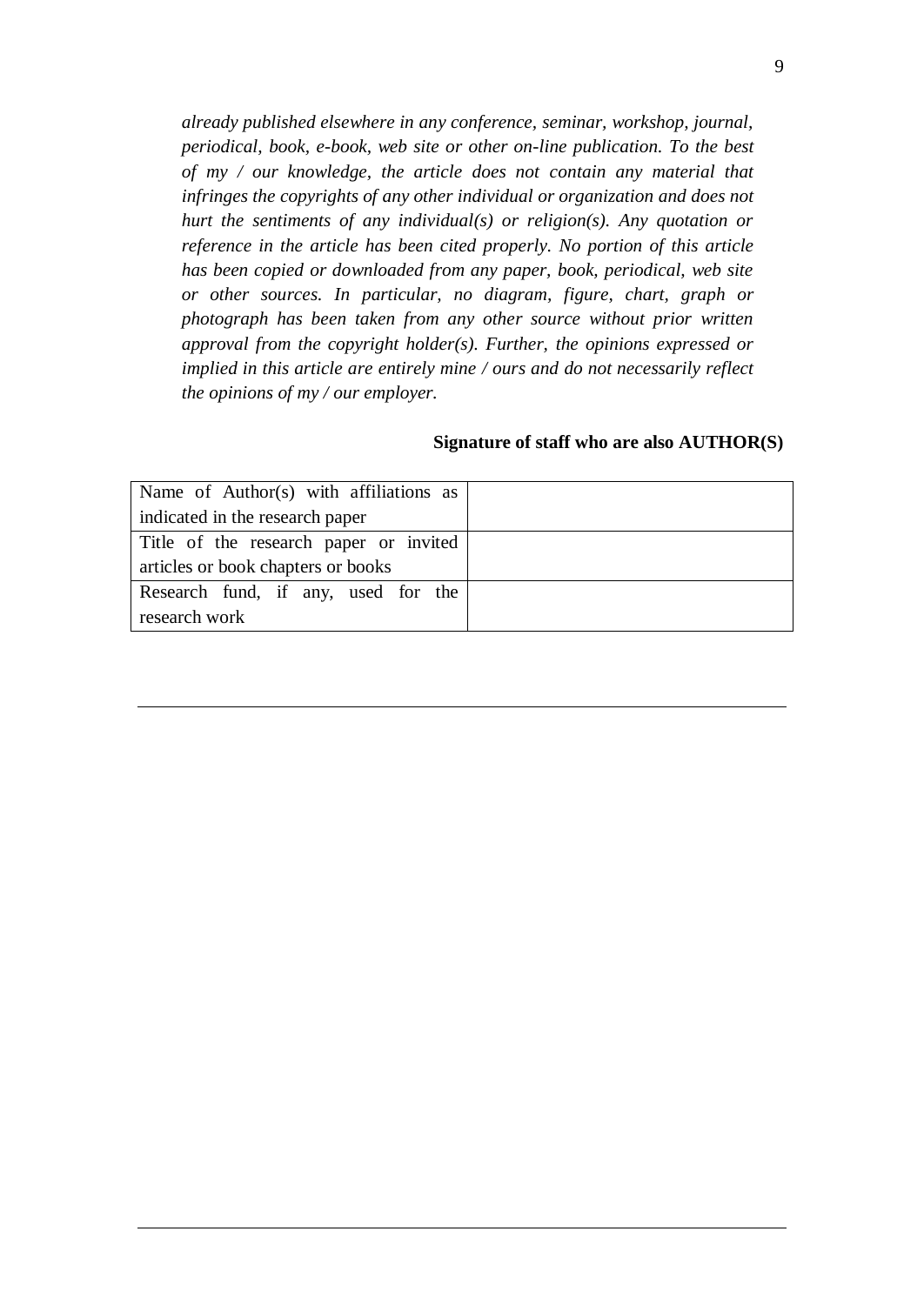### **B: CONDUCT RULES**

Every employee shall at all times:

- (i) Maintain absolute integrity;
- (ii) Maintain devotion to duty; and
- (iii) Do nothing which is unbecoming of a KSGI employee.

Every employee shall take all possible steps to ensure the integrity and devotion to duty of all employees under his/ her control and authority.

#### 1. **TAKING PART IN POLITICS AND ELECTION**

- (a) No employee shall be a member of, or be otherwise associated with, any political party or any organization which takes part in politics nor shall he/she take part in, subscribe in aid of, or assist in any other manner, any political movement or activity.
- (b) No employee shall canvass or otherwise interfere with or use his/ her influence in connection with or take part in, an election to any legislature or local authority. An employee qualified to vote at such election may exercise his/ her right to vote, but shall give no indication of the manner in which he/ she proposes to vote or has voted.

#### 2. **ASSOCIATIONS**

No employee shall join, or continue to be a member of, an Association, whose objects or activities are prejudicial to the interest of KSGI

#### 3. **DEMONSTRATION AND STRIKES**

No employee shall engage himself / herself or participate in any demonstration which is prejudicial to the interest of KS Group of Institutions, public order, decency or morality, or which involves contempt of court, defamation or incitement to an offence. He/ She shall not resort to, or in any way instigate, incite or abet, any form of strike by any number of KSGI employees.

#### 4. **CONNECTION WITH PRESS OR RADIO**

No employee shall -- except with prior permission of the management – take recourse to the press for vindication of any official act which has been the subject matter of adverse criticism.

## 5. **CRITICISM OF KSGI**

No employee shall make any statement of fact or opinion, which has the effect of an adverse criticism of any current or recent policy or action of KSGI, which is capable of embarrassing the relations between KSGI and the Statutory Authorities. 'Statements' include voicing of opinions in any radio broadcast or in any document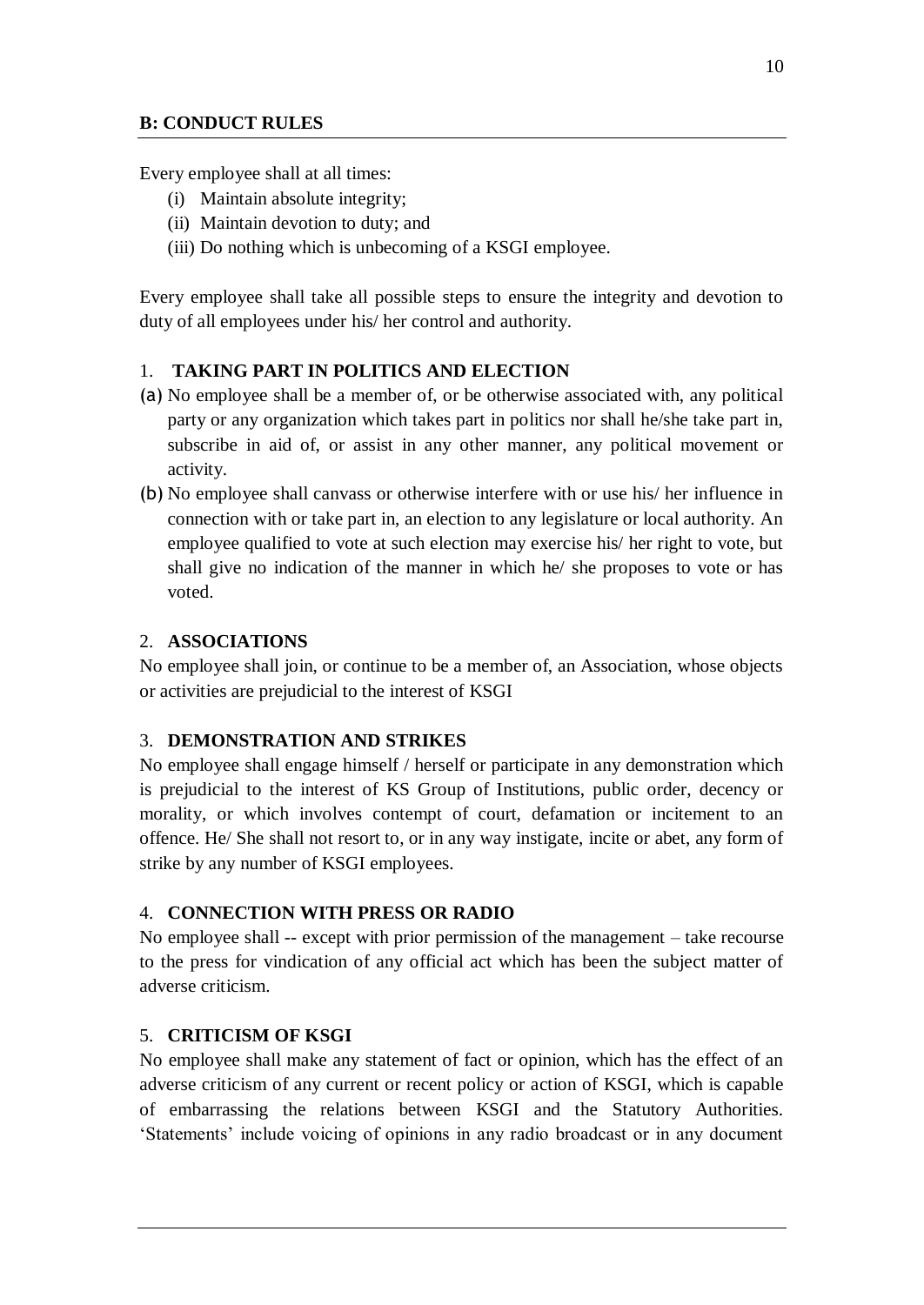published in his/ her own name, anonymously, using pseudonymous or in the name of any other person in any communication to the Press or in any public utterance.

## 6. **EVIDENCE BEFORE A COMMITTEE OR ANY OTHER AUTHORITY**

(a) No employee shall - except with the previous sanction of KSGI - give evidence in connection with any enquiry conducted by any person, Committee or Authority, except when he/ she is summoned by a judicial authority.

(b) Where any sanction has been accorded under Rule 11.1, the employee giving such evidence shall not criticize the policy or any action of KSGI.

## 7. **UNAUTHORISED COMMUNICATION OF INFORMATION**

No employee shall - except in accordance with any general or special order of KSGI or in the performance in good faith of the duties assigned to him/ her - communicate, either directly or indirectly, any official document or any part thereof or information to any KSGI employee or any other person to whom he/ she is not authorized to communicate such document or information.

## 8. **CANVASSING OF NON-OFFICIAL OR OTHER INFLUENCE**

No employee shall bring or attempt to bring any political or other influence to bear upon any superior authority to further his/ her interests in respect of matters pertaining to his/ her services under the KSGI.

## 9. **BIGAMOUS MARRIAGE**

(a) No employee who has a wife/ husband who is still alive, shall contract another marriage without first obtaining permission of the Government; notwithstanding that such subsequent Marriage is permissible under the personal law for the time being applicable to him / her.

(b) No Male / Female employee shall marry any person who has a wife / husband, who is still alive, without first obtaining the permission of the Government.

## 10. **SMOKING; CONSUMPTION OF INTOXICATING DRINKS AND DRUGS**  An employee shall –

- (a) strictly abide by the laws relating to intoxicating drinks or drugs in force in any area in which he may happen to be for the time being
- (b) take due care that the performance of his duties is not affected in any way by the influence of any intoxicating drink or drug
- (c) not appear for duty or in a public place in a state of intoxication
- (d) not habitually use any intoxicating drink or drug in excess so as to damage his own health and physical and mental well being
- (e) strictly abide by the Rule of "NO SMOKING INSIDE THE KSGI CAMPUS"

## 11**. PROHIBITION OF SEXUAL HARASSMENT**

KSGI shall constitute an Internal Complaint Committee (lCC) in each of the group institutions as per the directions of UGC "Prevention, Prohibition and Redressal of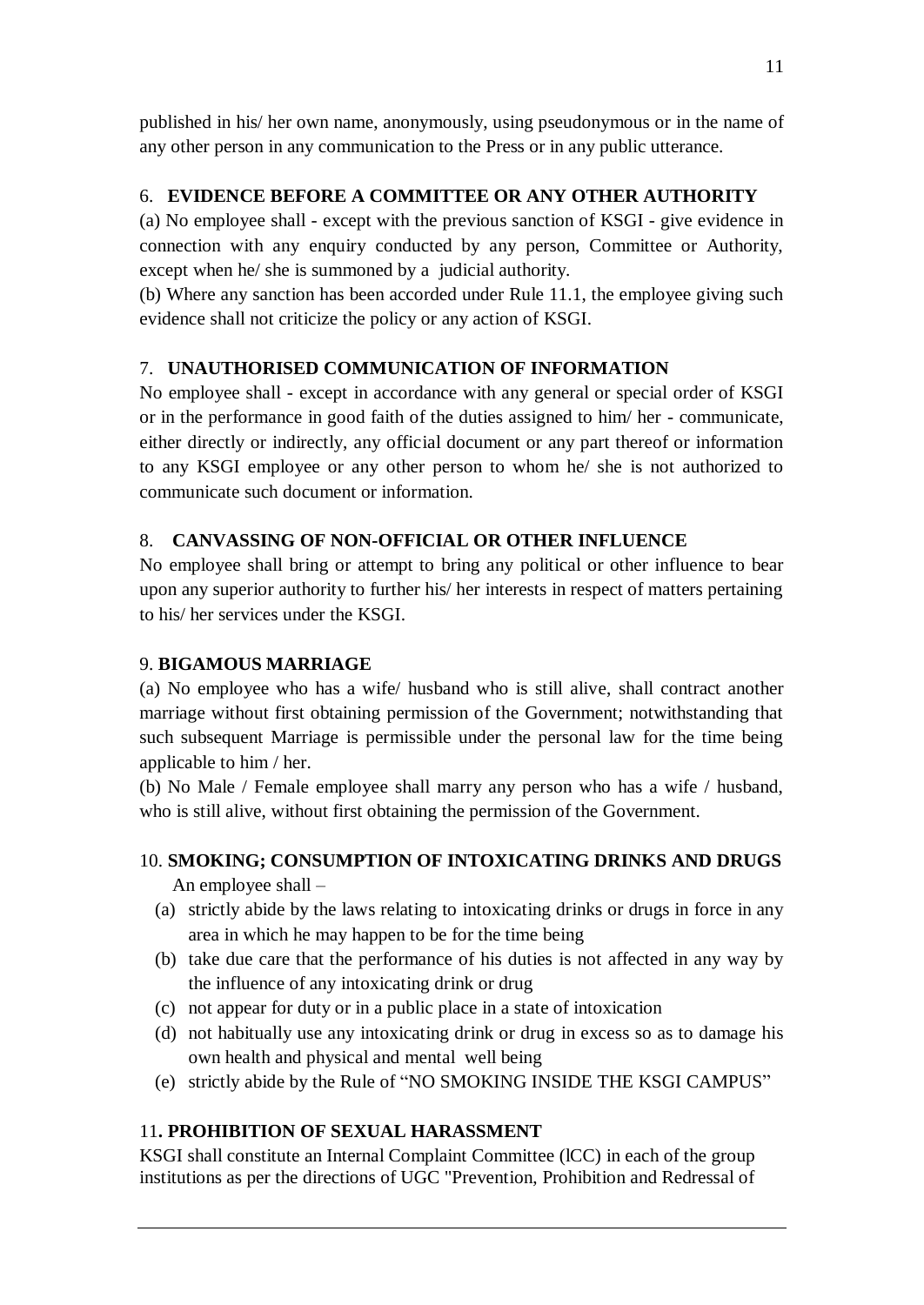Sexual Harassment of Women Employees and Students in Higher Educational Institutions Regulations, 2015 (amended from time to time)". No employee shall subject any women employees and / or students to sexual harassment in working / teaching places. "Sexual harassment" includes any unwelcome sexually inclined behaviour, whether directly or indirectly, such as:

- Physical contact and advances
- Demand or request for sexual favors
- Sexually colored remarks
- Showing any pornography, or
- Any other unwelcome physical, verbal or non-verbal conduct of sexual nature

The possible actions that can be taken against the respondent?

- Warning
- Written apology
- Bond of good behaviour
- Adverse remark in the Confidential Report
- Stopping of increments / promotion
- Suspension
- Dismissal
- Any other relevant actions

Inquiry process shall be as follows:

- The inquiry shall be completed within a period of **NINETY** days from the date of the complaint.
- On completion of the inquiry, the ICC shall provide a report of its findings to the employer within a period of **TEN** days from the date of completion of the inquiry and such report be made available to the concerned parties.
- If the allegations against the respondent has been proved, it shall recommend punitive actions to be taken against the respondent to the employer.
- he employer shall act upon the recommendation within **SIXTY** days of receiving it.

Each ICC shall prepare the annual returns (either academic, calendar of Financial year) as per the following table notified by UGC.

| #                           | <b>Description</b>                                     | $#$ Cases |
|-----------------------------|--------------------------------------------------------|-----------|
|                             | # complaints of sexual Harassment received in the year |           |
| $\mathcal{D}_{\mathcal{L}}$ | # complaints disposed off during the year              |           |
| 3                           | # cases pending for more the 90 days.                  |           |
| 4                           | # workshops on awareness programmes against sexual     |           |
|                             | harassment conducted during the year                   |           |
|                             | Nature of action                                       |           |

## **PREVENTION OF ALL FORMS OF RAGGING:**

All employees should be aware of all forms of ragging such as Display of noisy, disorderly conduct, teasing, excitement by rough or rude treatment or handling, including rowdy, undisciplined activities which cause or likely to cause annoyance,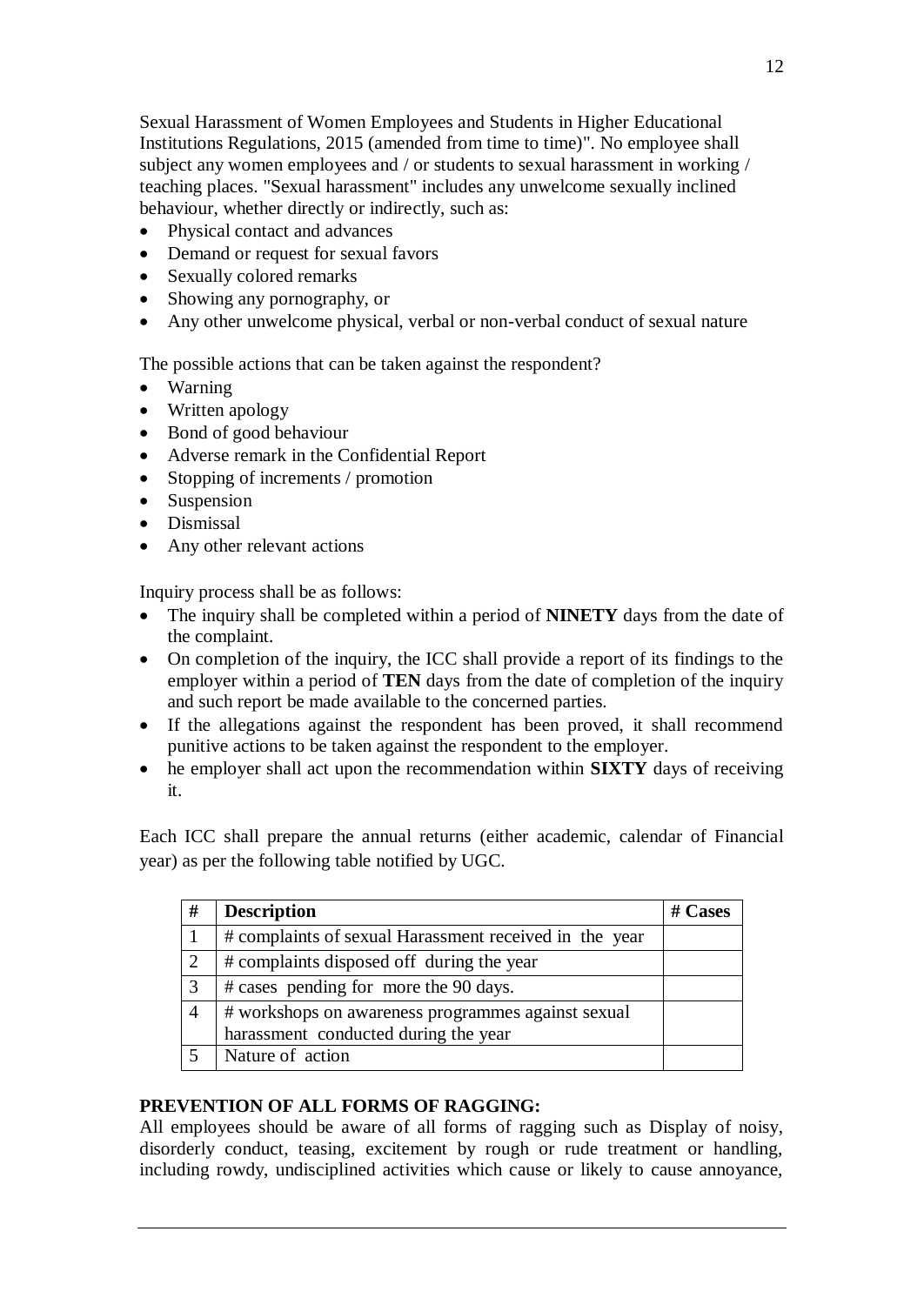undue hardship, physical or psychological harm or raise apprehensive fear in a fresher, or asking the students to do any act or perform something which such a student will not do in the ordinary course and which causes him/her shame or embarrassment or danger to his/her life, etc.

An employee who has any intimation about the ragging on or off the campus among the students or employees, must report the same to the Anti Ragging Cell / Committee in the institute for taking suitable remedial action.

## **Punishment for Participation in/or Abetment of Ragging :**

- 1. Cancellation of admission.
- 2. Suspension from attending classes.
- 3. Withholding / withdrawing scholarship / fellowship and other benefits.
- 4. Debarring from appearing in any test / examination or other evaluation process.
- 5. Withholding results.
- 6. Debarring from representing the institution in any national or international meet, tournament, youth festival, etc.
- 7. Suspension/expulsion from the hostel.
- 8. Rustication from the institution for periods varying from 1 to 4 semesters or equivalent period.
- 9. Expulsion from the institution and consequent debarring from admission to any other institution.
- 10. Fine up to Rs. 25,000/.

### **Affidavit by students and parents**

Each student and his/her parents / guardian shall have to furnish an affidavit along with the application form to the effect that they will not participate in or abet the act of ragging and that, if found guilty, shall be liable for punishment under the penal law of India.

## 12**. BETTING, GAMBLING, MONEY LENDING, CHIT FUNDS**

No employee shall indulge in any type of betting, gambling, money lending or participate in chit fund activity.

## **13. PENALTIES FOR DIFFERENT TYPES OF OFFENCE**

The following additional rules in case of unauthorized absence, financial misappropriation, sexual harassment, nepotism, and participation in strike or political elections (without written permission from the management) are applicable.

| # | <b>Complaints / Allegations proved</b> | Punishment / penalties / fine which |
|---|----------------------------------------|-------------------------------------|
|   | as against an Employee in Domestic     | may be imposed by the Disciplinary  |
|   | <b>Enquiry or otherwise.</b>           | Authority or authorized Officer in  |
|   |                                        | this behalf                         |
|   | Misconduct of lesser gravity.          | ONE to THREE (i.e., 1 to 3) Annual  |
|   |                                        | increments may be deferred.         |
| 2 | Unauthorized absence for more          | from<br>Termination<br>Permanent    |
|   | than 7 (Seven) days.                   | employment.                         |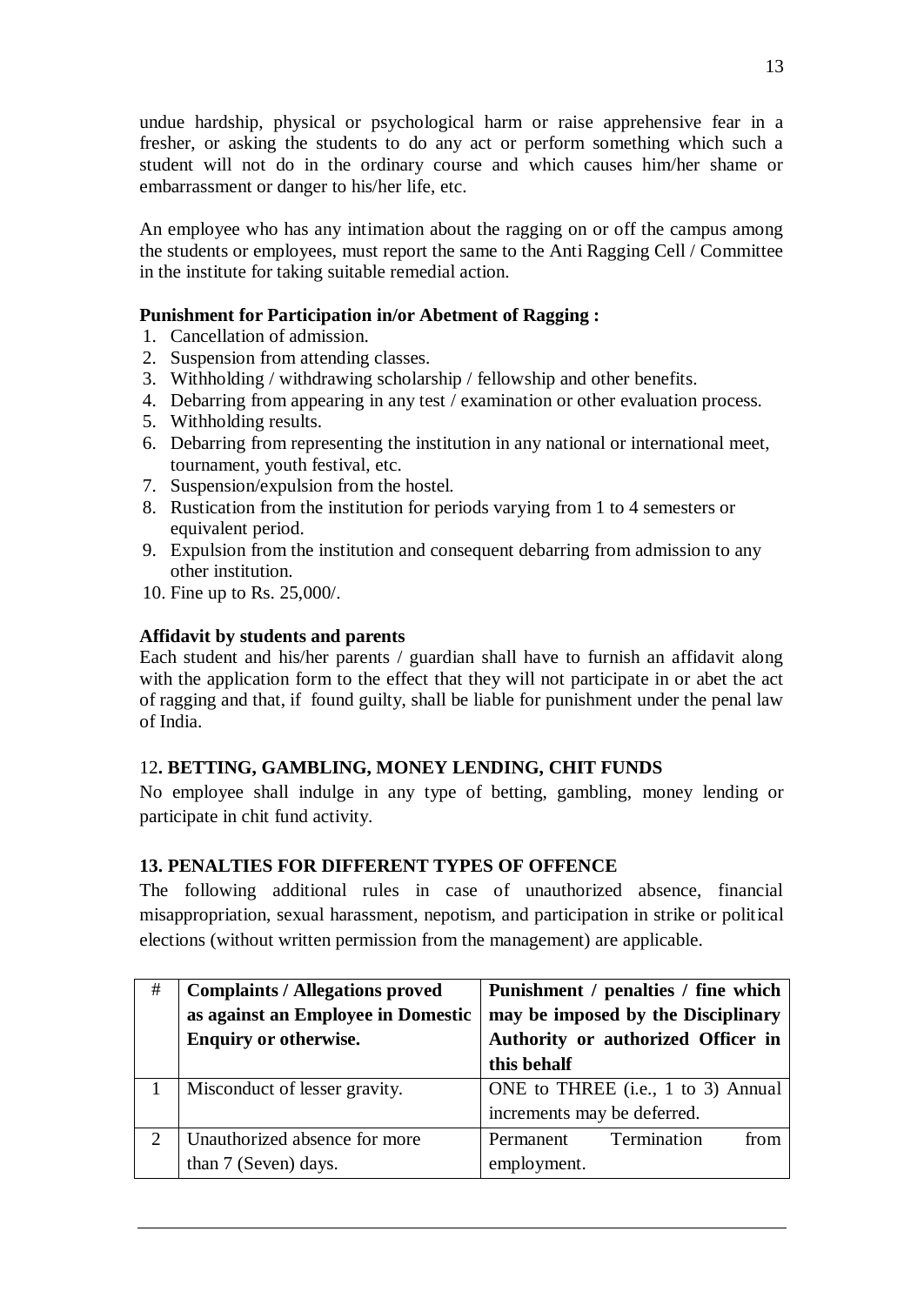| 3  | Temporary misuse of college funds      | Up to FIVE (i.e., 5) Annual increments            |
|----|----------------------------------------|---------------------------------------------------|
|    | less than Rs.10,000/-                  | will be deferred or Reducing the basic            |
|    |                                        | pay to the next lower slab                        |
| 4  | Temporary / permanent misuse of        | Permanent termination of employment               |
|    | funds more than Rs.10,000/-            |                                                   |
| 5  |                                        |                                                   |
| 6  | Inexcusable mistakes in the work       | In the first instant oral warning and in          |
|    |                                        | the $2nd$ and subsequent instants basic           |
|    |                                        | pay to be reduced to the next lower               |
|    |                                        | slab OR Permanent termination of                  |
|    |                                        | employment                                        |
| 7  | Regular late coming without valid      | One annual increment will be deferred             |
|    | reasons in spite of warnings either    | termination<br>Permanent<br>and<br>of             |
|    | oral or written                        | employment<br>if<br>N <sub>O</sub><br>there<br>is |
|    |                                        | improvement                                       |
| 8  | <b>Sexual Harassment</b>               | Permanent termination of employment               |
|    |                                        | or as recommended by ICC                          |
| 9  | Non-compliance to the written          | 2 Annual increments will be deferred              |
|    | instructions from Higher authority     | Permanent<br>termination<br>and<br>of             |
|    |                                        | employment<br>if<br>N <sub>O</sub><br>there<br>is |
|    |                                        | improvement                                       |
| 10 | Misuse of official power to            | Reducing to the next lower slab and               |
|    | his/her family members to get jobs     | Permanent termination of employment               |
|    |                                        | if there is NO improvement                        |
| 11 | Misuse of official powers for          | Permanent termination of employment               |
|    | obtaining contracts, leasing or        |                                                   |
|    | act that disturbs                      |                                                   |
| 12 | Violating rules and regulations        | Permanent termination of employment               |
|    | for the sake of contesting in          |                                                   |
|    | election / to work in political field. |                                                   |
| 13 | Violating rules and regulations        | Reducing the basic pay to the next                |
|    | for the sake of participation          | lower slab and Permanent termination              |
|    | in any public protest                  | employment if<br>there<br>οf<br>NO<br>is          |
|    |                                        | improvement                                       |
| 14 | Misconduct<br>Examination<br>and       | Action as per VTU Guidelines and                  |
|    | Malpractice                            | directions                                        |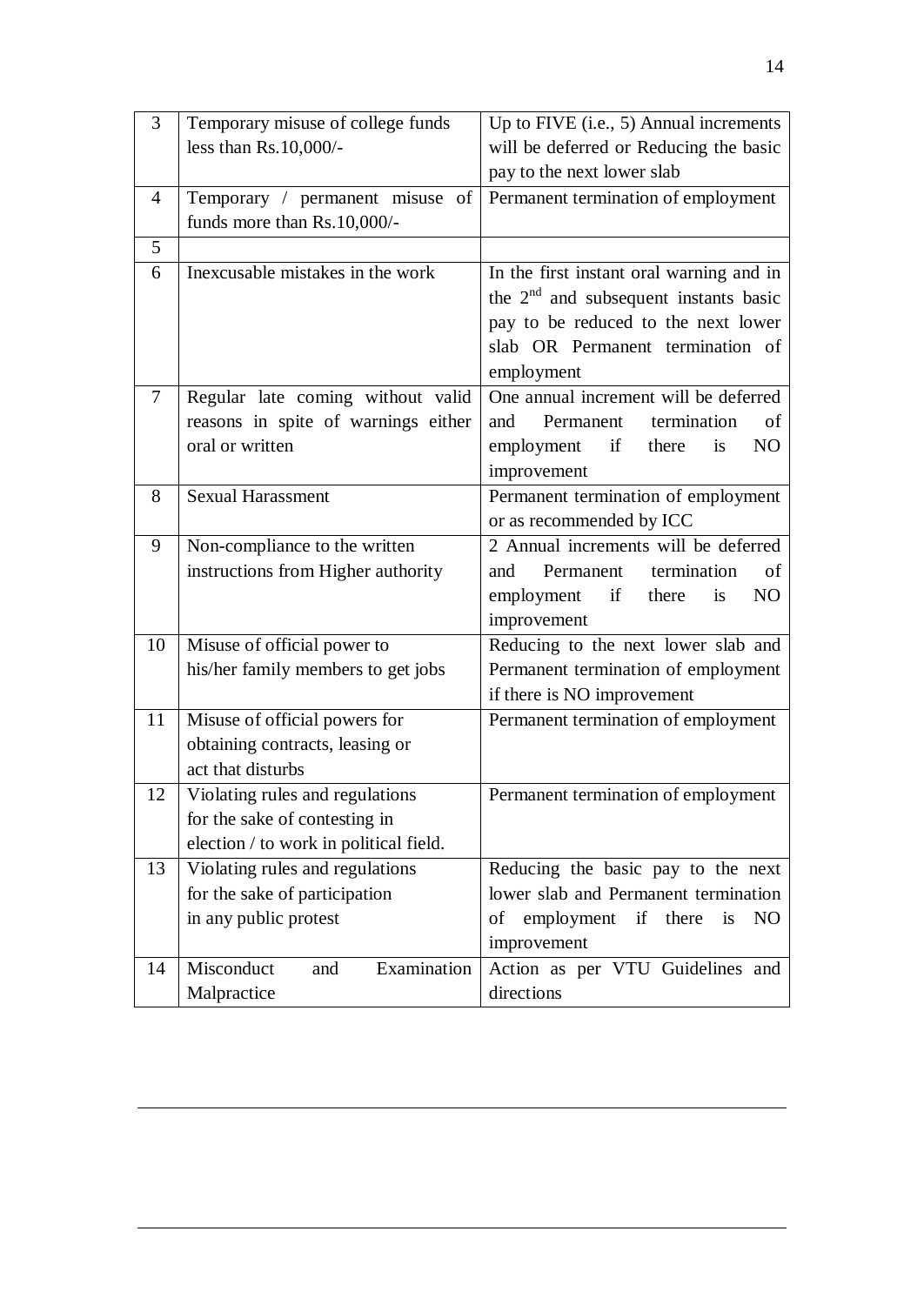## **C: CADRE & RECRUITMENT RULES**

### **RECRUITMENT AT KSGI**

Eligible candidates can apply at any time of the year. The advertisement for faculty positions is rolling and open ended. The details and application form are given in the advertisement notice available at [www.ksgi.edu.](http://www.pes.edu/)

## **I CADRE STRUCTURE**

There shall be one Principal for the institution, one Head for each department and Deans for academic affairs, examination, continuing education, research and development, students, Industry interaction, and Training & Placement and the faculty to student ratio shall be 1:20 as per AICTE / UGC norms, amended from time to time, with a minimum cadre ratio of 1:2:6. The qualification and experience for various faculty positions shall be as per AICTE / UGC norms.

#### **Regular Appointments**

All recruitments are done directly, through newspaper advertisements and references, strictly on merit and are finalized by selection committees duly constituted for the purpose. The Selection Committee comprises the following members Management Representative, Governing Council / Body nominee, Director / Principal or his nominee, Head, 1-2 senior faculty members, and 1-2 subject experts. The list of subject experts shall be drawn from approved list by the Governing Council / Body.

The following traits shall be required for the post specified below:

#### *For teaching posts:*

| Qualification & Experience           |
|--------------------------------------|
| Power of Expression                  |
| Technical knowledge and excellence   |
| Overall Personality and achievements |

#### *For non- teaching posts:*

| a | Qualification & Experience    |
|---|-------------------------------|
|   | Power of Expression           |
|   | Technical / General knowledge |
|   | <b>Overall Personality</b>    |

Appointments Orders will be issued to the selected candidates as per the merit list given by the selection committee. All appointments shall be subject to the following conditions.

1. An appointee shall be on probation for two years, extendable by one year based on performance. In case of unsatisfactory performance or breach of discipline,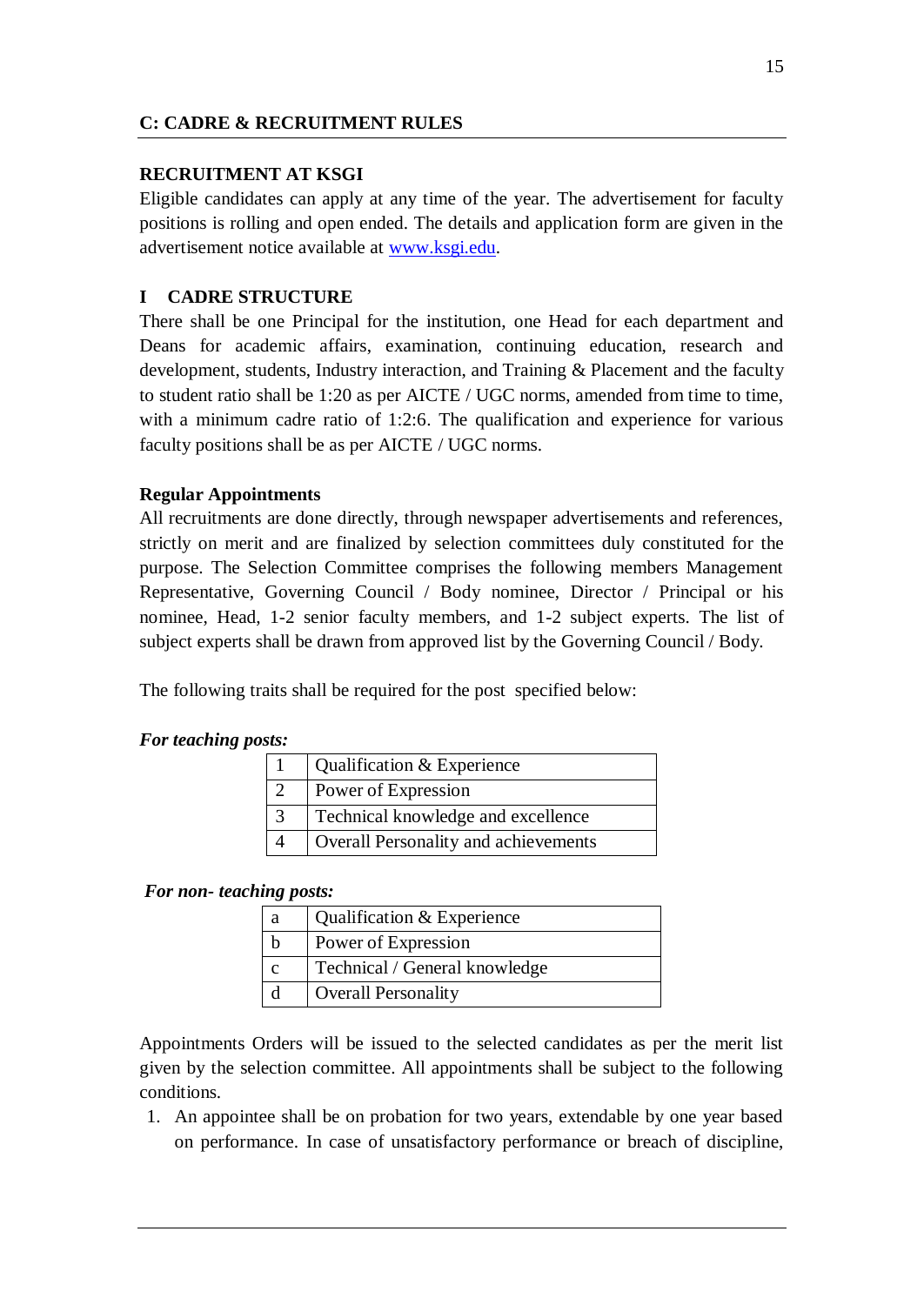the services of a probationer are liable to be terminated at a week's notice on unsatisfactory performance or disciplinary grounds.

2. The probation shall be deemed closed only on issue of an official communication to that effect by the Director / Principal.

#### **Ad hoc Appointments**

Heads of Departments are authorized to make ad-hoc appointments for periods varying from 6 to 12 months, for various staff positions in the department through internal selection committees duly approved by Director/Principal. Such committee shall consist of HOD, two senior professors, and one professor from any other department / institute in KSGI. All ad hoc appointments shall be subsequently ratified through the selection committee constituted for regular appointments at the earliest.

#### **I. CRITERIA FOR EMPLOYMENT**

The qualification, experience and scales of pay for various teaching and non-teaching positions are as per AICTE / UGC / GOK / KSGI norms. Any exceptions have to be approved by the Governing Council / Body with the concurrence of Management.

Staff may be appointed for various posts on consolidated salary, which shall be the minimum basic on the corresponding scale, for a period up to attainment of desirable performance.

#### **II. PROMOTION - TEACHING STAFF**

An employee who records requisite performance, possesses/acquires the requisite qualification, and renders satisfactory service, will have periodical career advancement opportunities. Career advancement provides for the progress of employees at the discretion of the competent authority subject to satisfying the following parameters -

- a. Annual appraisal reports
- b. Student evaluation record of each year
- c. Record of publications, reports, patents etc
- d. Consultancy & Training, R&D project proposals / grants
- e. Contribution towards the development of the institute
- f. Recognitions received from outside agencies in the form of awards, projects etc.

## **He or she will have to appear before a Screening Committee that meets during every quarter of the calendar year where a decision is taken.**

## **PROMOTION – NON-TEACHING STAFF**

The following parameters shall form the basis for promotion -

- Qualification and experience
- Annual appraisal reports
- Contribution towards the development of the institute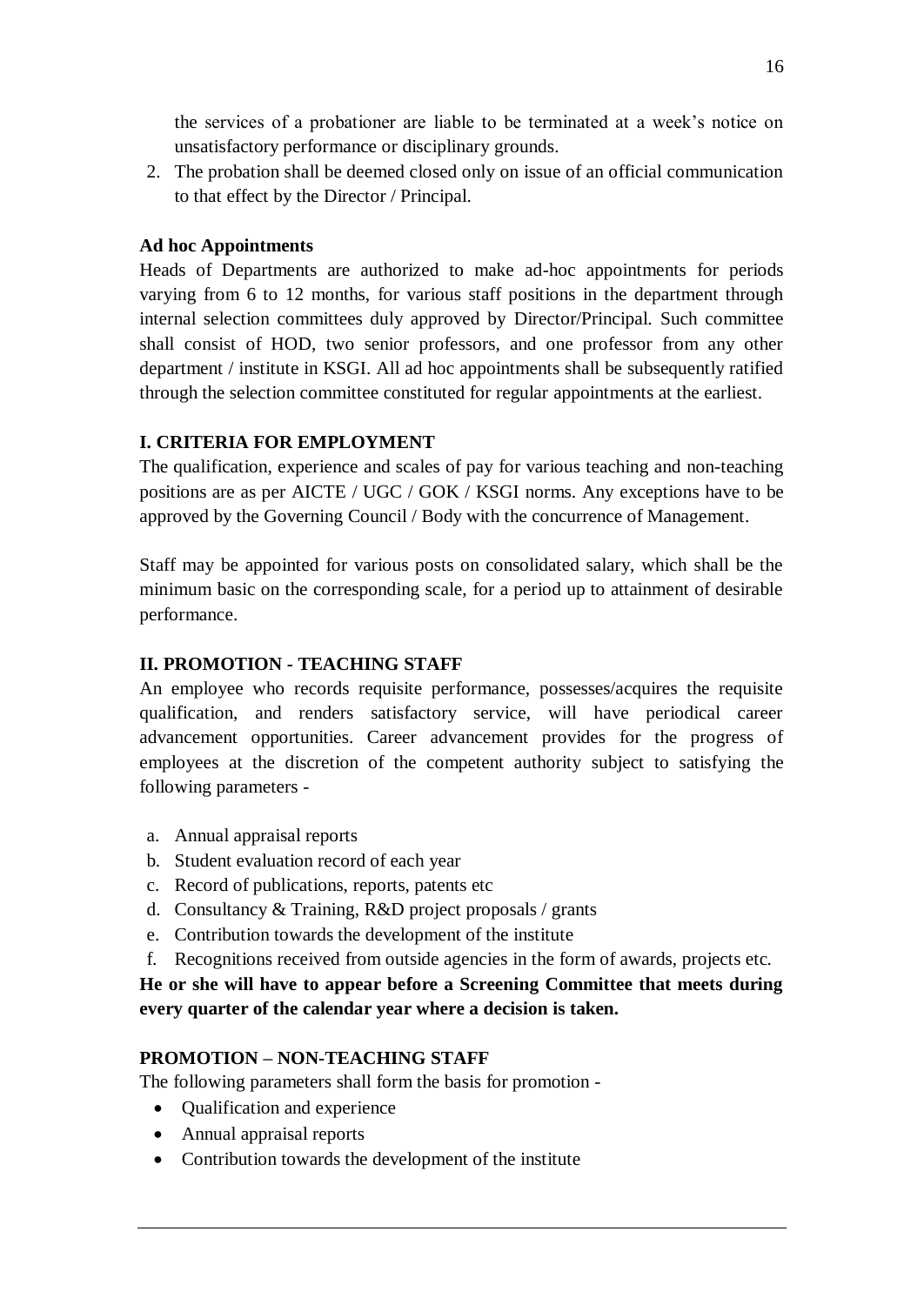## **PERFORMANCE EVALUATION FOR ALL STAFF**

An open, transparent and objective Performance Appraisal System comprising selfappraisal, peer evaluation and student evaluation shall be implemented. KSGI would evolve guidelines for this purpose from time to time. The following incentive / disincentive scheme shall be adopted to ensure staff performance –

| Extremely good performance      | Increment plus citation in the first year of<br>such performance. |
|---------------------------------|-------------------------------------------------------------------|
| Consecutive similar performance | Increment plus citation plus Cash Award.                          |
| Non-performance once            | $Advise + regular increment$                                      |
| Second year of non-performance  | Withhold increment, advise and extend<br>probation.               |
| Third year of non-performance   | Closure of employment.                                            |

## **TEACHING DAYS**

Institution will have at least 180 full teaching days per year (or 90 full teaching days per semester). "Teaching days" here shall mean actual class room / laboratory contact teaching days and shall not include days of examinations / tours / sports etc.

## **WORKLOAD**

Workload of a teacher should not be less than 40 hours a week, of which teaching contact hours should be as follows:

| Principal                                                            | $\vert$ 6 hours / week $\vert$ |
|----------------------------------------------------------------------|--------------------------------|
| Heads of Department / Deans / Directors / Professors   14 hours/week |                                |
| Associate Professors / Assistant Professors                          | $\vert$ 16 hours/week $\vert$  |

For the above stipulation, two tutorial hours / laboratory hours will be counted as one teaching hour

## **ACCOUNTABILITY**

Better compensation package, and performance and accountability are inter-related, and one cannot be had without the other. Performance appraisal and accountability shall be an integral part of every pay revision package.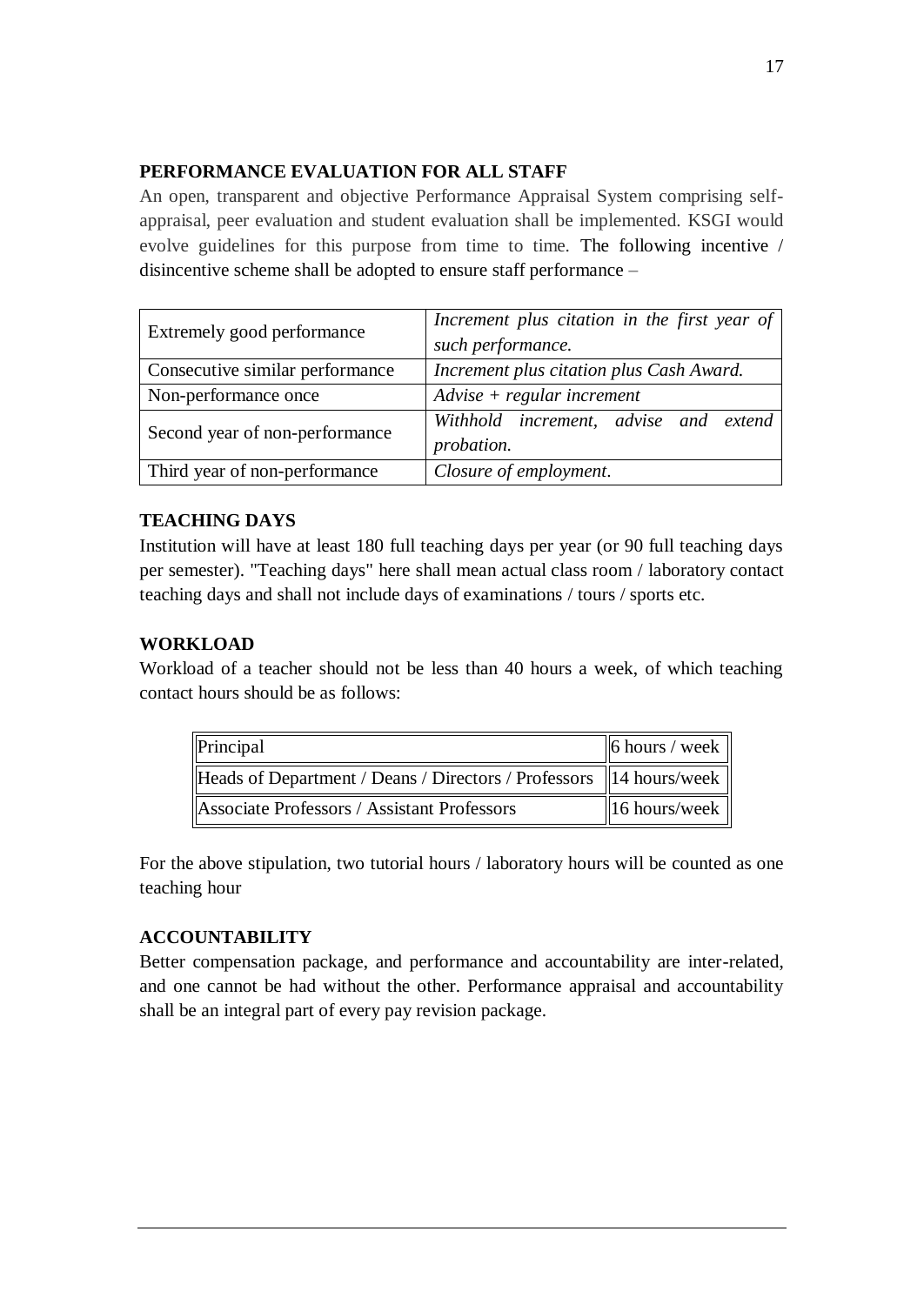## **PERKS IN ADDITION TO THE PAY AT KSGI**

Institute offers unparalleled opportunities for Professional Development and ideal surroundings with high quality of life. Some of the perks available to the faculty are:

- 1. Freedom and autonomy to pursue research in areas of interest
- 2. Encouragement to take up sponsored research and consultancy projects
- 3. 100% flexibility in cadre structure to provide opportunities for career advancement to deserving candidates
- 4. Financial support for attending one conference within India each year
- 5. KSGI pays incentive for project revenue to the investigators on case to case basis.
- 6. The consultancy revenue shall be shared in the ratio of 60% (investigators) : 40% (Institute).
- 7. KSGI pays Publication Incentive for reputed journal publications.
- **8.** Sport and other facilities will be extended

## **Short term assignments at KSGI**

There are various schemes under which a person can take up an assignment on short term basis such as visiting / Adjunct faculty for a period ranging from one month to a year.

## **FACULTY WORKLOAD DISTRIBUTION**

This document is prepared in order to ensure uniform understanding of the workload and other responsibilities of the faculty members at KSGI. The workload for different categories of faculty members shall be as per AICTE norms. The workload includes theory, lab, research, consultancy, training, testing, and administration.

**Theory load** includes (a) Preparing the lecture notes, e-notes and PPTs **(b)** Delivering the lectures (c) Identifying and following up of slow learners **(d)** Setting and grading the assignments **(e)** Setting the test question papers and grading of test papers (f) Preparing the teaching aids for the subject (g) Arranging expert lectures for the subject **(h)** Attending to the university examination work

**Lab load** includes (a) Delivering the lab instructions (b) Grading the practical records (c) Preparing the teaching aids **(d)** Preparing the lab manuals with sample data and calculations (e) Attending to the university examination work

**Research load** includes (a) Research and consultancy (b) Publishing the research papers (c) Attending conferences (d) Working towards patents (e) Writing project proposals for funding **(f)** Chairing technical sessions **(g)** Delivering technical talks (h) Working on technical committees (i) Visiting institutes of higher learning / industry (j) Guiding UG / PG Projects (k) Guiding Research students **(l)** Taking up other research related work

**Admin load** Includes (a) Heading the department / organization (b) Working as lab in-charge (c) Organizing conferences/seminars/workshops (d) Organizing continuing education programs (e) Working as Class Teacher (f) Working as Test Coordinator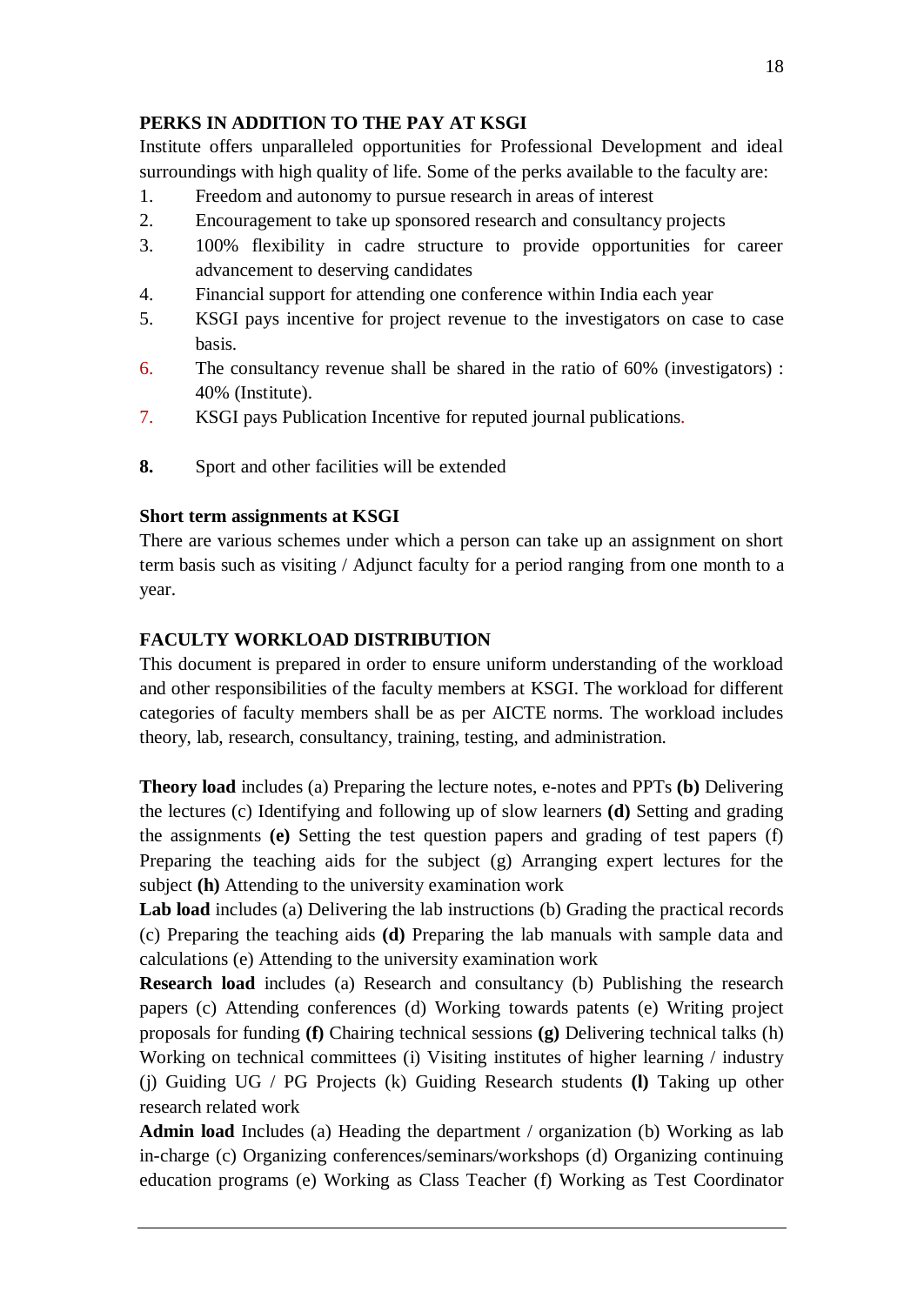(g) Working as Time Table Officer (h) Coordinating Seminars (i) Coordinating ISTE and such other activities (j) Coordinating ESIMS (k) Coordinating the College Placement activities (l) Coordinating Industrial Training for Students (m) Coordinating Department Placement activities (n) Coordinating university exams (o) Working on Hostel / Discipline / Anti-ragging and other committees (p) Coordinating TSDP / GSDP / SASP / SAP and such other activities (q) Aiding the statutory inspections and other events (r) Any other admin duty assigned

## **INCENTIVES TO INVESTIGATORS OF FUNDED PROJECT PROPOSALS**

Incentive will be paid to the team of investigators of research projects with external funding as decided by the Management. It is imperative that all those involved in the project would be equally responsible for the successful completion of the project.

## **REDUCTION IN TEACHING LOAD FOR FACULTY PURSUING RESEARCH WORK**

- Faculty members working as principal investigators of sponsored project(s) are exempted from their teaching/lab load up to a maximum of 6 units per week for the duration of the sanctioned project(s).
- Faculty pursuing M.Sc. (Engg) / Ph.D. approved by the concerned university are exempted from their lab load up to a maximum of 6 units per week for a period not exceeding 2 years, subject to the requirement that a satisfactory progress report from the research committee is submitted at the end of each semester to be eligible for this workload exemption during the following semester.
- A maximum of 10-15% of the faculty strength could be away on such sponsorships at a given point of time. The workload of such staff would have to be redistributed among the other faculty members.

## **GUIDELINES FOR SPONSORSHIP TO CONFERENCES / SEMINARS / WORKSHOPS / SYMPOSIUMS**

- 1. Information Brochures on various Faculty Development Programs / Conferences / Seminars / Workshops are received by the Principal or the Head of the Department who shall convey the information through proper announcement in the Notice Board and the Circular File.
- 2. Interested faculty shall fill in the application form and enclose a copy of the brochure and justify why they want to participate in a particular program and how it will help them to teach in their department. Further, if the FDP / Conference / Seminar / Workshop is during term, the applicant shall also indicate the alternate arrangements made by him/her for his/her classes during his/ her absence in the college.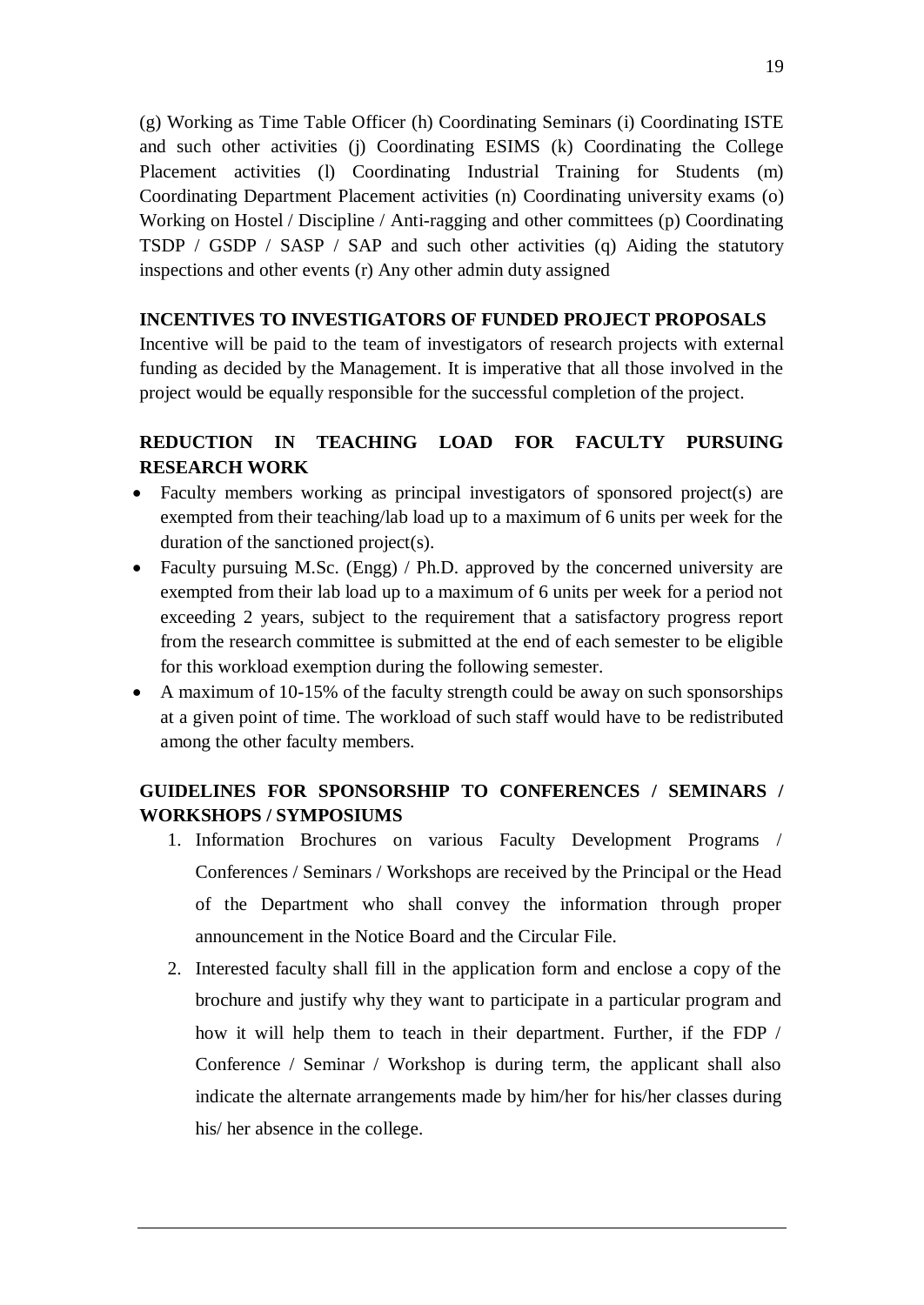- 3. Faculty should submit the Application to their respective Head who in turn shall make his/her recommendation and forward it to the Principal for his consideration and recommendation.
- 4. The Principal on verifying the justification, usefulness and the alternate arrangements made shall endorse the application with his recommendation and submit it to the CEO's Office for consideration.
- 5. The CEO shall make his observation and recommendation and seek the Approval of the Management for their kind sanction of Registration Fee and permissible TA/DA.
- 6. The Management's approval shall be conveyed to the concerned faculty through their respective heads.
- 7. Teachers who report back to duty after successful completion of the FDP/ Conference / Seminar / Workshop or any other training program shall submit the receipt for the amount paid towards registration fee and two copies of their Attendance and Participation Certificate and a brief report to the department. One copy is to be filed at the Department and the other to be filed in the Office in the Personnel file of the individual or a common FDP/ Conference / Seminar / Workshop/Training File along with the receipt which will be helpful to keep track of the amount spent by each institution on such Training and Development expenditure.
- 8. During term up to 3 days of FDPs may be permitted while1-2 week FDP/ Conference / Seminar / Workshop may be permitted during vacation. Faculty can attend only one program per semester. They should submit the Application at least one week in advance.
- 9. A maximum of two programs per year shall be permitted (only one during each semester or term).
- 10. Faculty who desire to attend more than the above shall do so, during the vacation and at their cost
- 11. Economy class airfare or I class train fare as applicable may be permitted with Rs.2000, Rs.2500 and Rs.3000/- or actuals (whichever is lower) as accommodation / transport / food allowances per day for APs, ASPs and Ps respectively.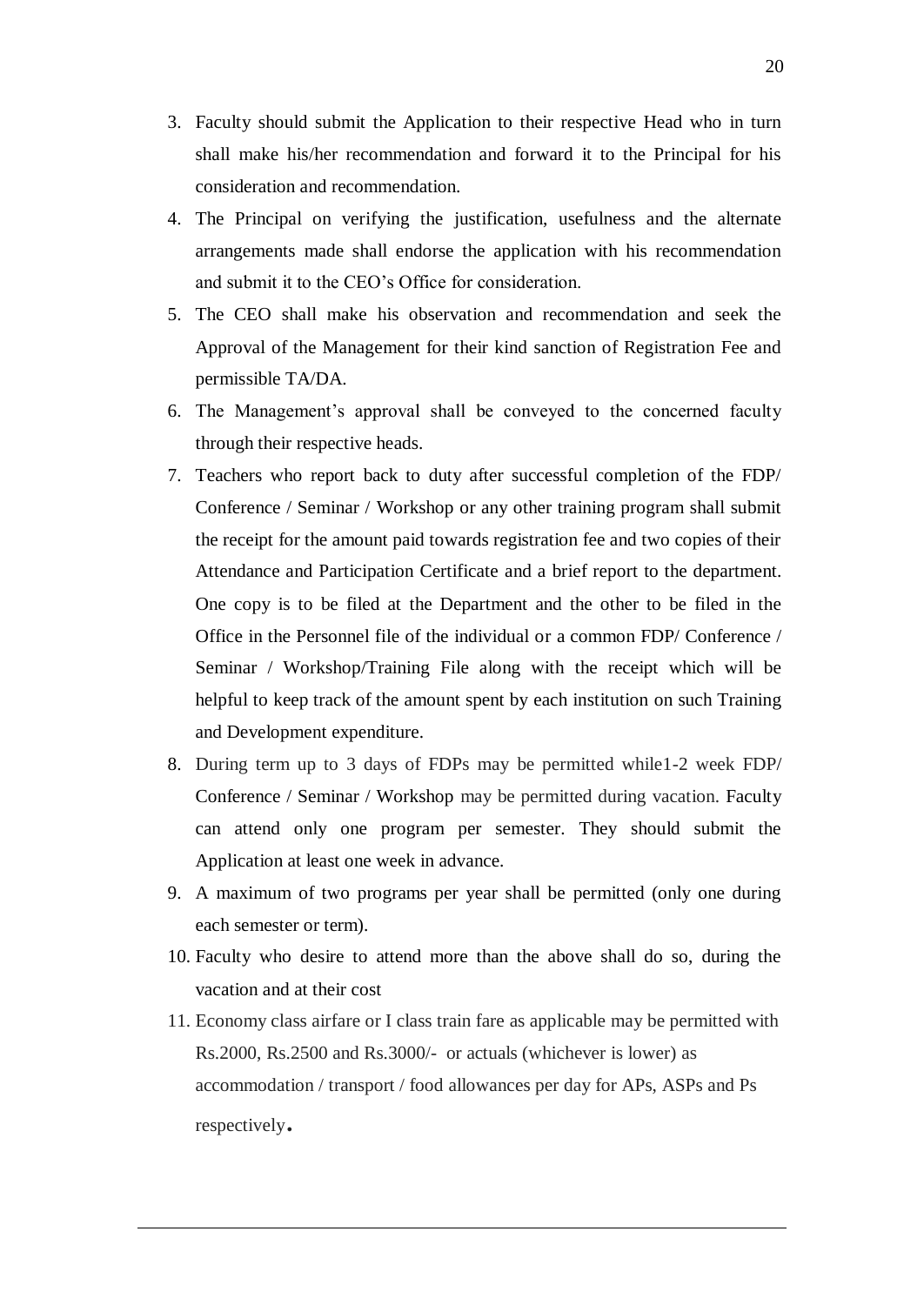- 12. Financial assistance, if any, from the organizers shall be indicated in the application itself
- 13. For participation in events outside India the amount to be sanctioned for registration and per day allowance will be on case to case basis.

# **APPLICATION FORM FOR ATTENDING FACUTY DEVELOPMENT PROGRAM**/ **CONFERENCE / SEMINAR / WORKSHOP**

| Name of the Faculty                                      |                        |
|----------------------------------------------------------|------------------------|
| Department                                               |                        |
| Designation                                              |                        |
| Name of the Program: (attach Brochure)                   |                        |
|                                                          |                        |
| Organizing Institution and Address;                      |                        |
| Dates & Duration of the program                          |                        |
| <b>Registration Fee:</b>                                 |                        |
| Sponsoring Agency (if any)                               | AICTE, DST, VGST, VTU, |
|                                                          | Others(specify)        |
|                                                          |                        |
| If a paper is being presented, Title                     |                        |
| of the paper (Submit a copy of the                       |                        |
| paper)<br>of<br><b>Details</b><br>the<br>last<br>program |                        |
| attended:                                                |                        |
| Name of the Program:                                     |                        |
| Organizing Institution and Address;                      |                        |
| Dates & Duration of the program                          |                        |
| <b>Registration Fee:</b>                                 |                        |
|                                                          |                        |
| Justification and Value addition:                        |                        |
|                                                          |                        |
| Recommendation of HOD:                                   |                        |
|                                                          |                        |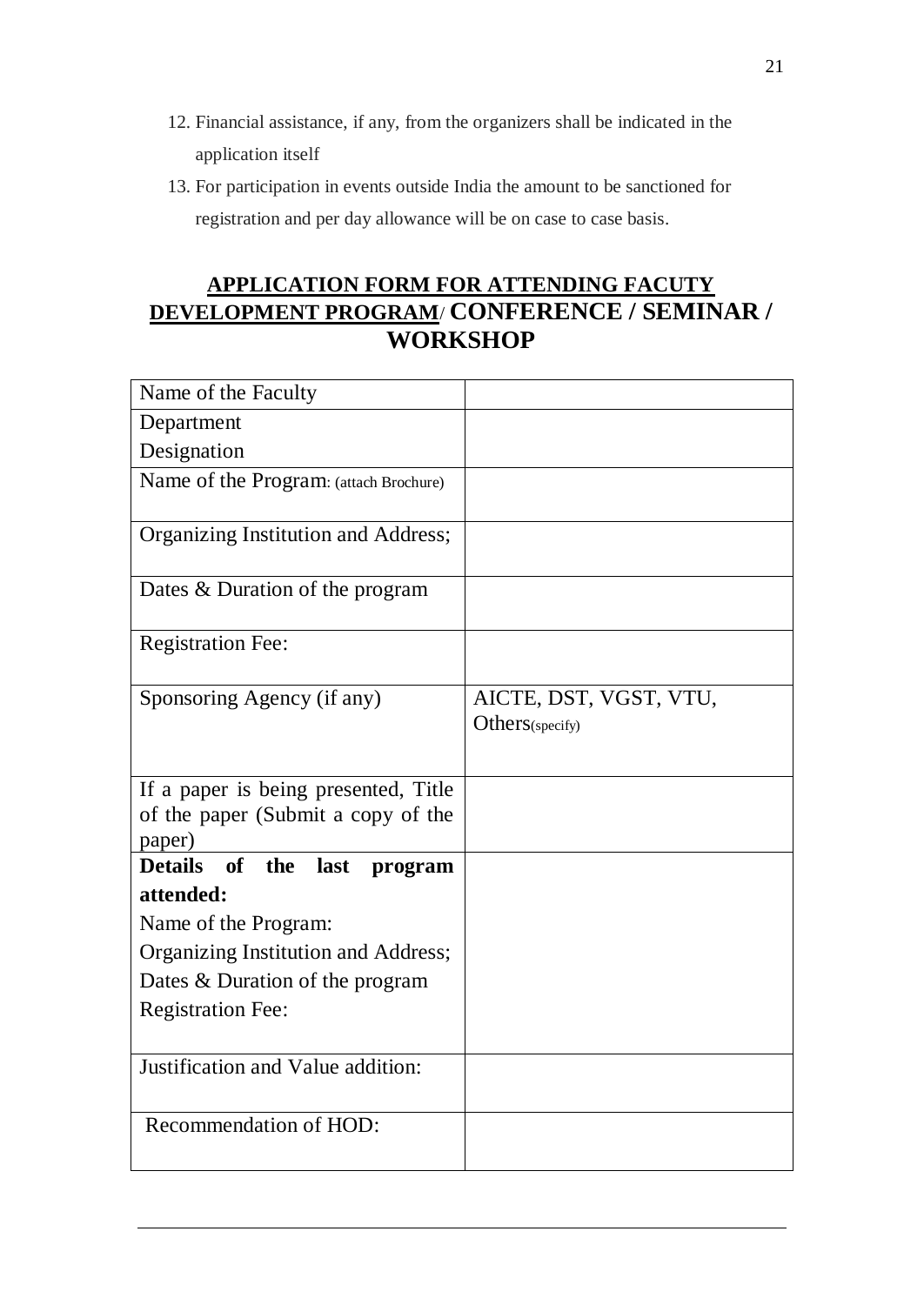| Recommendation of the Principal |  |
|---------------------------------|--|
|                                 |  |

CEO Recommendation:

President/ Secretary

## **GUIDELINES FOR GRANT OF INCENTIVES FOR JOURNAL PUBLICATIONS**

In order to encourage research among staff and students, KSGI has introduced the journal publication incentive scheme and guidelines for the staff.

 The publication of an article in a peer-reviewed journal is an essential building block in the development of a coherent and respected network of knowledge. It is a direct reflection of the quality of the work of the authors and the institutions in which they are working. It is therefore important to adhere upon standards of expected ethical behavior (article should not have content with regard to race, gender, sexual orientation, religious belief, ethnic origin, citizenship, or political philosophy, copyright infringement and plagiarism) on the part of authors in the act of publishing. Authors should take reasonably responsive measures when ethical complaints lodged concerning the published paper. If the complaint is upheld, KSGI treats the same as unethical practice adopted by the employee to obtain unjustified benefits and the management of KSGI has full right to terminate the services of such employees by forfeiting all the applicable financial benefits due to the employee.

Incentive is paid to the KSGI employee subject to the following conditions:

- 1. It is assumed that all the authors have contributed equally for the publication of the paper and each author is equally responsible for the ethical behavior.
- 2. The staff must be permanent employee of the KSGI to be eligible for claiming the incentive.
- 3. The staff should have indicated KSGI as the author's affiliating institute in the journal paper under consideration for incentive.
- 4. The incentive per journal paper is fixed and it is divided equally among all the authors (for example, the journal paper under consideration for incentive has 5 authors with 1 from KSGI, 2 KSGI students, and 2 from non-KSGI, then KSGI employee would get one-fifth of the paper incentive but not full paper incentive).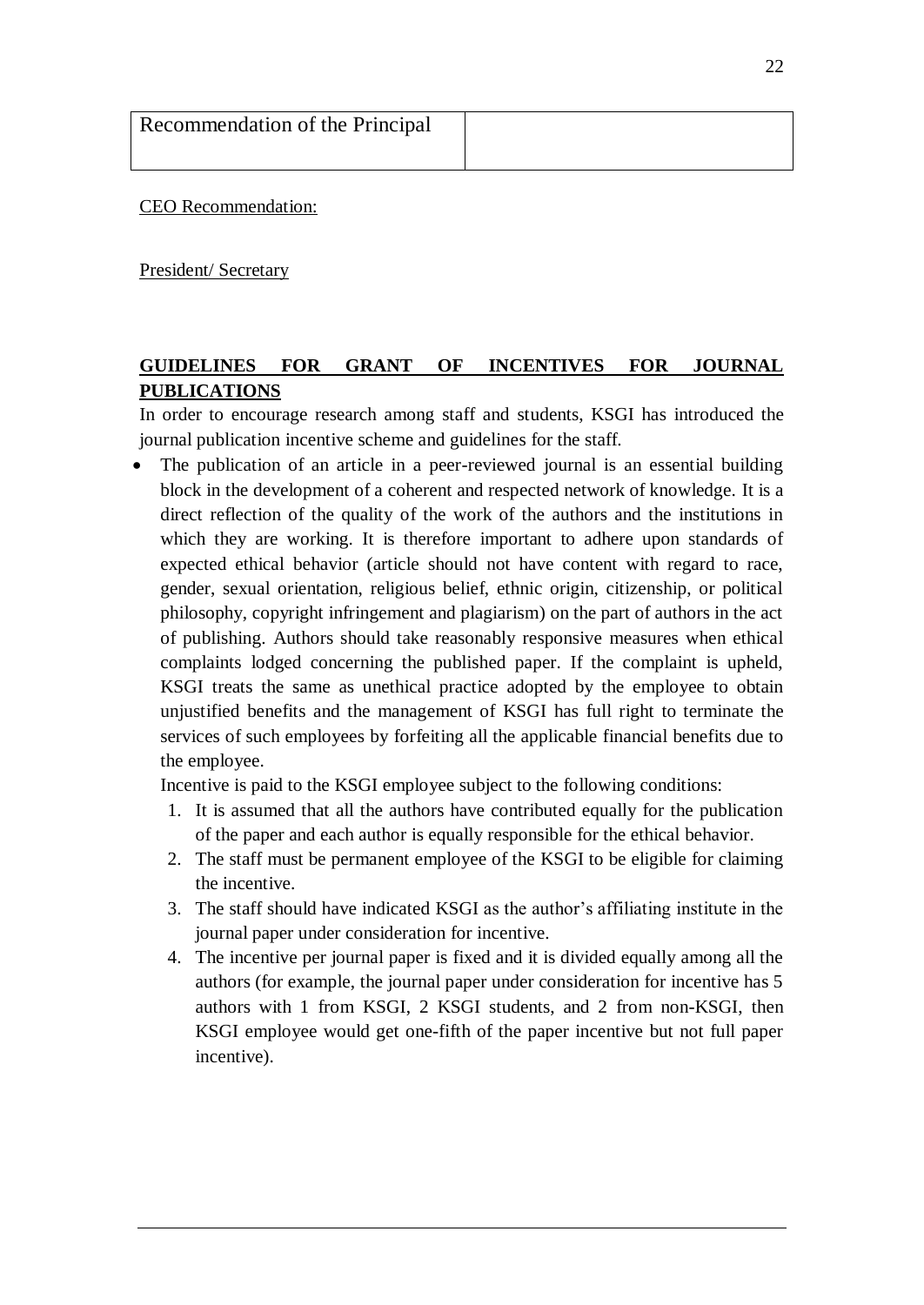## **D: LEAVE RULES**

## **I. EXPLANATION/ DEFINITION**

## **1. LEAVE**

Leave is permission to stay away from work. Leave is categorized under various heads.

## **2. RIGHT TO LEAVE**

Leave cannot be claimed as a right and when the exigencies so demand, leave of any description may be refused or revoked by the competent authority.

## **3. VACATION**

Vacation is a planned period of permitted absence from work for permanent teaching staff. The planning is to be based on administrative, academic and other considerations.

## **II. CONDITIONS**

- 1. An application for leave must be made in writing in the prescribed form and can be availed only after it has been sanctioned by the Competent Authority.
- 2. An employee who absents himself/ herself from duty without leave will not be entitled to any salary for the days of such absence.
- 3. Except in an emergency, leave should be applied in advance.
- 4. Absence beyond sanctioned leave period or absenting when leave is not sanctioned will be treated as leave without pay and will attract disciplinary action.

## **III. KINDS OF LEAVE**

The following categories of leave are permissible:

- **1.** Casual Leave (CL)
- **2.** Special Casual Leave (SCL)
- **3.** On Official Duty (OOD)
- **4.** Compensatory Leave
- **5.** Maternity Leave
- **6.** Career Enhancement Leave (CEL)

## **1. CASUAL LEAVE (CL)**

- 1.1 CL MAY BE GRANTED TO A PERMANENT EMPLOYEE WHETHER EMPLOYEE ENJOYS ANNUAL VACATIONS OR NOT FOR 15 DAYS IN A CALENDAR YEAR ( 8 DAYS CREDITED IN THE MONTH OF JANUARY AND 7 CREDITED IN THE MONTH OF JULY EVERY YEAR)
- 1.2 A probationary employee may be granted 1 day per month (granted upon completion)
- 1.3 No employee shall avail of more than 5 days of CL continuously at a time.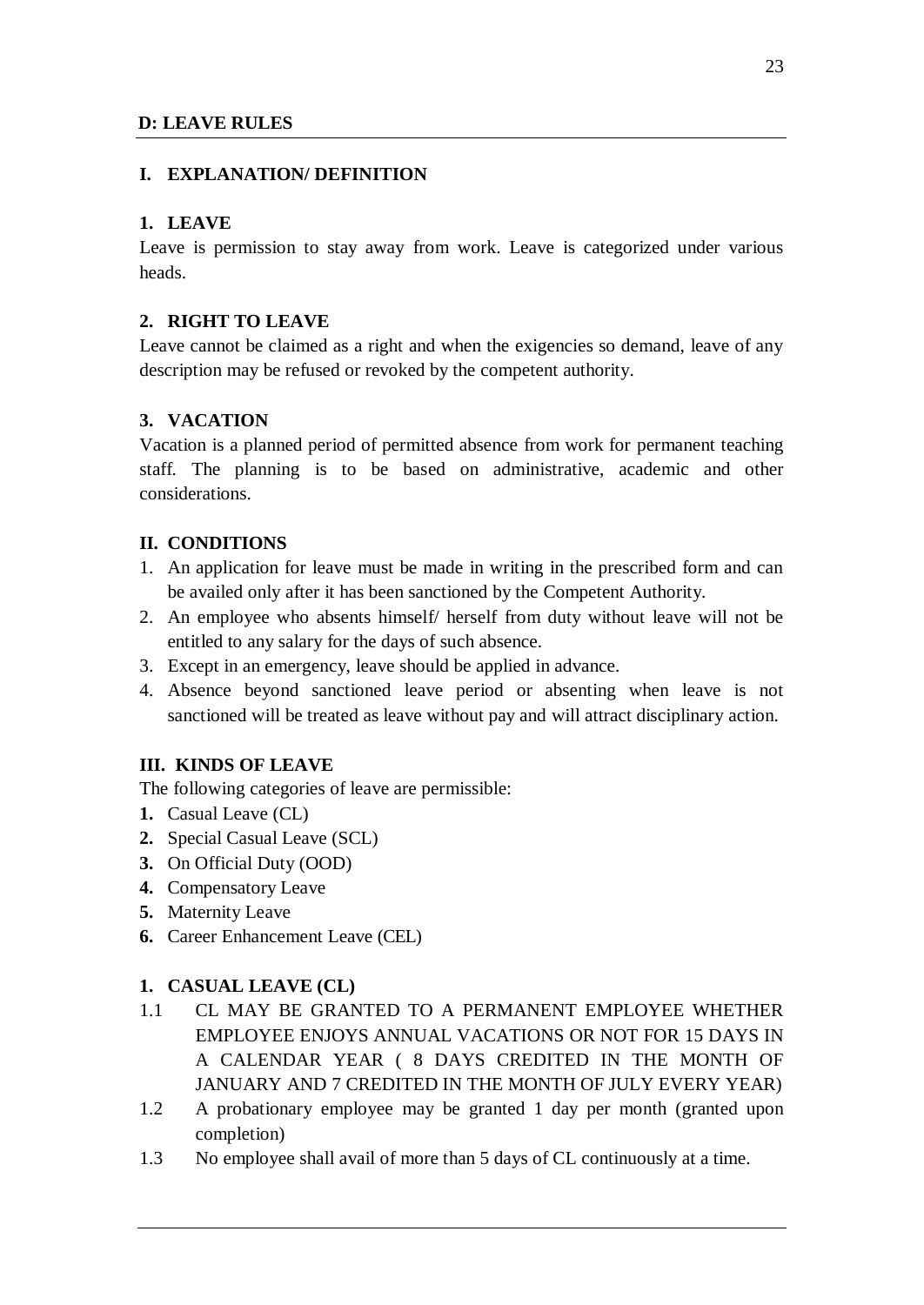- 1.4 Casual leave of half-a-day effective up to or from 1 pm on any working day may be granted.
- 1.5 Saturdays are treated as Full day for the purpose of CL.
- 1.6 Casual Leave cannot be combined with any other leave or vacation.

### **2. SPECIAL CASUAL LEAVE (SCL)**

2.1 Special Casual Leave may be granted to an employee on being –

(a) Summoned to serve as a Juror or Assessor or to give evidence before a court of law as a witness in a civil or a criminal case in which his private interests are not at issue.

(b) Deputed to attend assignments like valuation, conduction of practical examination, invigilation work, or any other examination related work assigned by the affiliating university or regulatory authority etc.

(c) Required to be absent for any other purpose approved by the authorities of the institute.

2.2 The period of such leave admissible in a year shall ordinarily not exceed **FIFTEEN days** but should, however, be sufficient to cover the period of absence deemed necessary by the competent authority.

#### **3. ON OFFICIAL DUTY (OOD)**

- 3.1 OOD may be granted to an employee for activities such as delivering lectures, being on deputation to other institutions, participating in delegations / committees and such other, as approved by the competent authority in the interest of KSGI.
- 3.2 The duration of leave shall be at the discretion of the Competent Authority as may be considered necessary on each occasion.
- 3.4 OOD may be combined with any other type of leave, except Casual Leave, at the discretion of the Competent Authority.
- 3.4 The period of such leave admissible in a year shall ordinarily not exceed **TEN days** but should, however, be sufficient to cover the period of absence deemed necessary by the competent authority .

#### **4. EARNED LEAVE (EL)**

Earned leave shall not be availed without prior permission and sanction of the Competent Authority.

- 4.1 A permanent employee other than teaching staff (excepting HODs) shall be entitled to earned leave of  $\#$  days present / 20 in a calendar year. ( $\#$  day present = # days in a year - # Sundays - # holidays - #days of vacation availed - # days of CL availed - # days EL availed)
- 4.2 The leave account of an employee shall be credited with earned leave in advance in two installments of fifteen days each on the  $1<sup>st</sup>$  January and  $1<sup>st</sup>$  July every year.
- 4.3 The leave at credit of an employee at the close of the previous half year shall be carried forward to the next half year, subject to the condition that the total leave at credit does not exceed two hundred and forty days.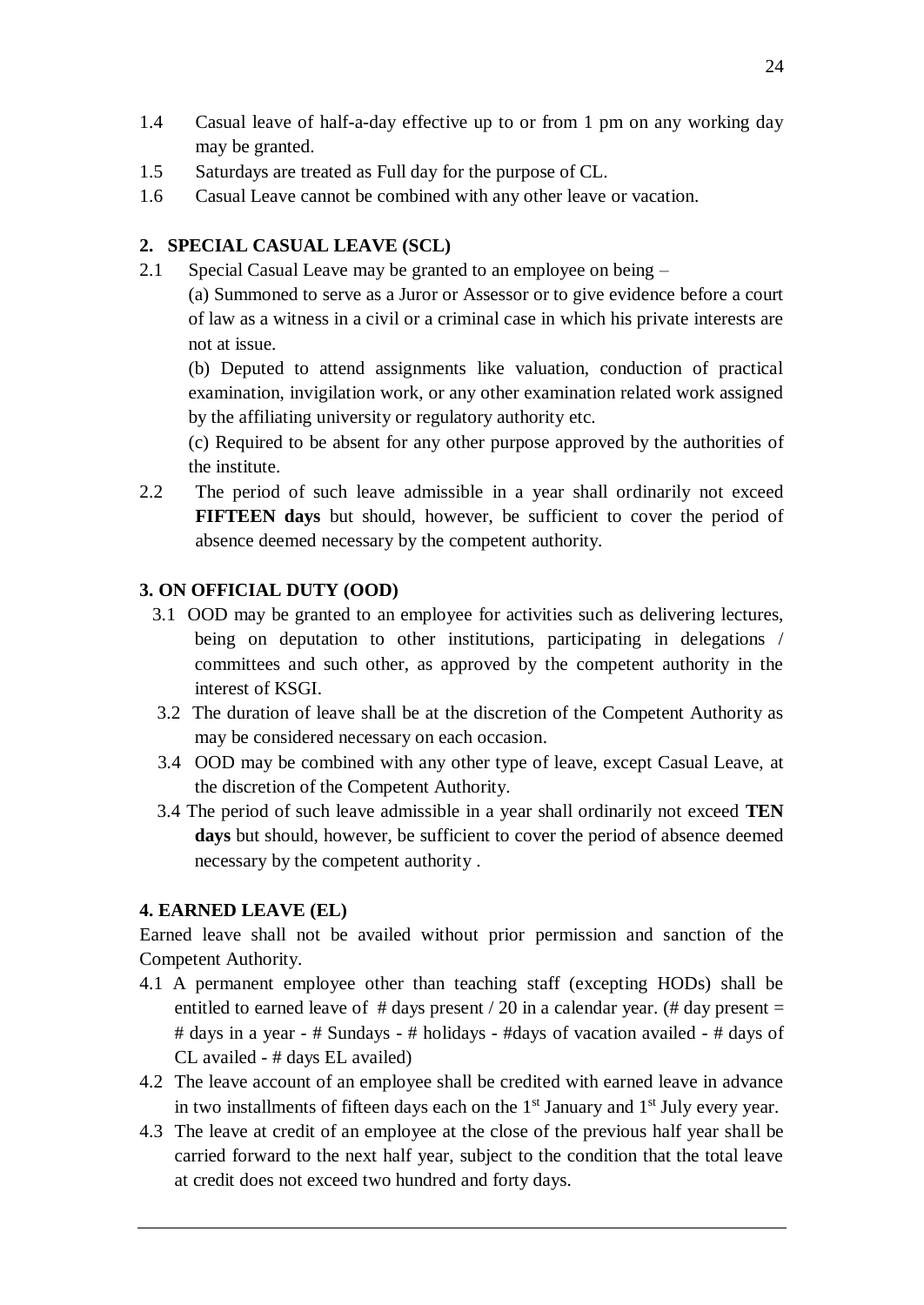- 4.4 Vacation staff shall be entitled to earned leave of ten days in a calendar year.
- 4.5 The leave account of a vacation staff entitled to EL shall be credited in advance with earned leave in two installments of 5 days each on the first day of January and July of every year.
- 4.6 On closure of probation, an employee is entitled to vacation at the end of the full semester.

## **5. COMPENSATORY LEAVE**

Employees working on Sundays and other public holidays are eligible for a compensatory leave that may be utilized within the following 30 days. Compensatory leave cannot be accumulated and carried over beyond a month.

## **6. MATERNITY LEAVE**

- 1. Maternity leave is allowable only to permanent female employees who have served the institution for a minimum period of THREE years (including Probation period)
- 2. An employee may be granted maternity leave as mandated by the Government amounting to a maximum of 180 days.
- 3. Application for leave should be supported by a medical certificate from a Registered Medical Practitioner.
- 4. Maternity leave may also be granted to an employee in case of miscarriage or abortion, whether natural or induced, under the Medical Termination of

Pregnancy Act, 1971, subject to the conditions that:

- (a) the leave does not exceed six weeks; and
- (b) the application for leave is supported by a medical certificate from a Registered Medical Practitioner.
- 5. Maternity leave may be combined with vacation or any other kind of leave, except CL.
- 6. Maternity leave shall not be admissible to employees who have two or more living children.
- 7. A female employee, on her adopting a child, may be granted leave up to 180 days or till the adopted child attains the age of one year -- whichever is less -- subject to the condition that such employee should not have two living children at the time of adoption.

## **7. MARRIAGE LEAVE :**

Any employee who is getting married for the first time shall be permitted to avail marriage leave up to ten continuous days. However, he/she shall complete his/her portions before availing this leave by taking advance special classes / alternate classes and also be responsible for making alternate arrangements for his/her classes during his leave period for the regular classes in the time table. He / she shall, along with the leave letter, produce adequate proof (marriage invitation) for the marriage and also the alternate arrangement made for the period of leave.